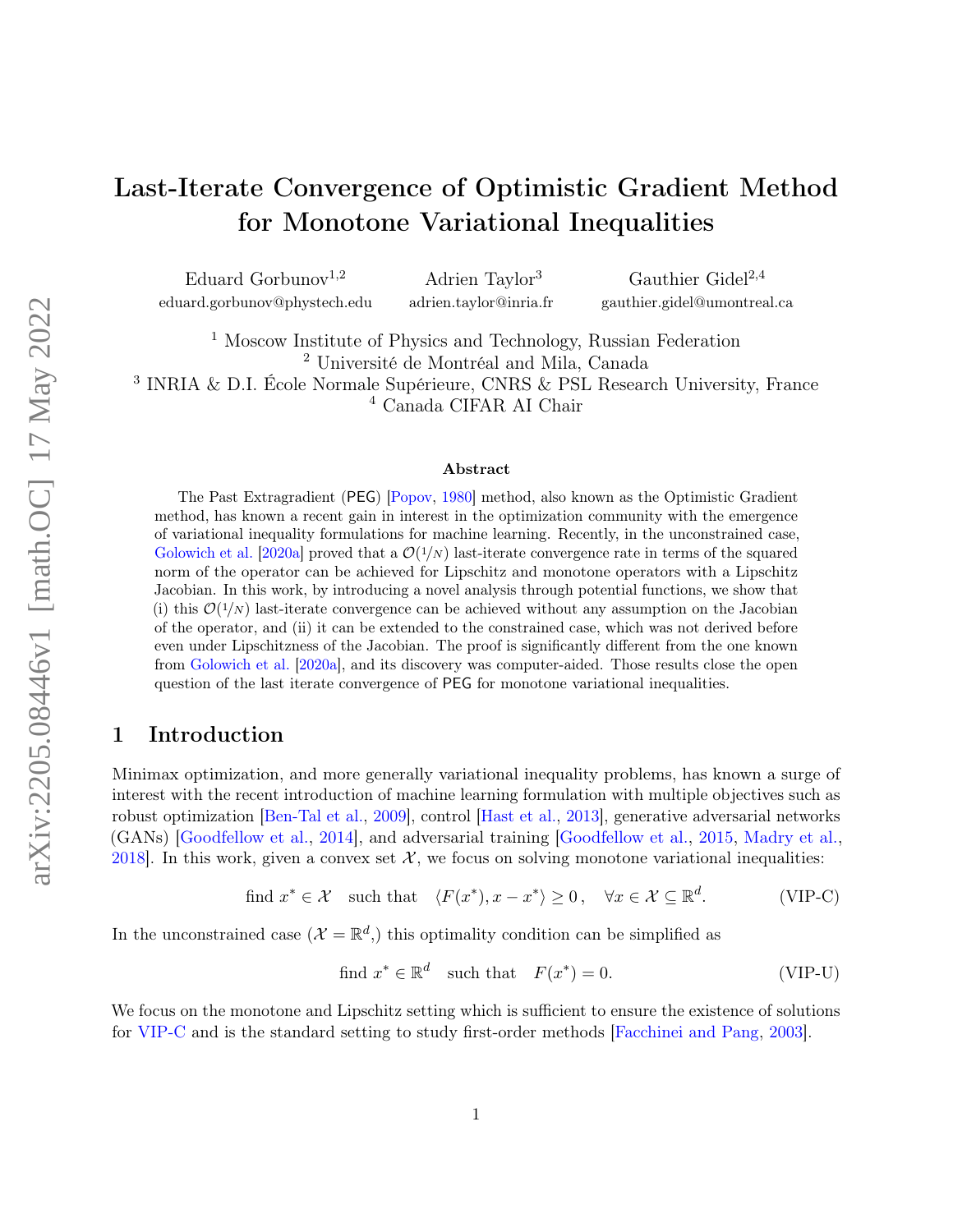<span id="page-1-2"></span>**Assumption 1.**  $F: \mathcal{X} \to \mathbb{R}^d$  is monotone and L-Lipschitz, i.e., for all  $x, y \in \mathcal{X}$ 

$$
\langle F(x) - F(y), x - y \rangle \ge 0 \qquad and \qquad ||F(x) - F(y)|| \le L||x - y||,\tag{1}
$$

furthermore, there exists some  $x^* \in \mathcal{X}$  which is a solution to [\(VIP-C\)](#page-0-0).

In this context, it is well known that the standard Gradient method  $x^{k+1} = \text{proj}[x^k - \gamma F(x^k)]$ (also known as the Forward method), where  $proj(x) := \operatorname{argmin}_{y \in \mathcal{X}} ||y - x||^2$ , does not always converge. Two important first-order methods have been introduced to circumvent this issue: the extragradient method (EG) [\[Korpelevich,](#page-12-5) [1976\]](#page-12-5) and the past extragradient method (PEG) [\[Popov,](#page-13-0) [1980\]](#page-13-0) defined via the following recursions:  $\tilde{x}^0 = x^0 \in \mathcal{X}, x^1 = \text{proj}[x^0 - \gamma F(x^0)],$  and

$$
\widetilde{x}^k = \text{proj}[x^k - \gamma F(\widetilde{x}^{k-1})], \quad x^{k+1} = \text{proj}[x^k - \gamma F(\widetilde{x}^k)], \quad \text{for all } k > 0. \tag{Proj-PEG}
$$

In the unconstrained case, the method simplifies to  $x^1 = x^0 - \gamma F(x^0)$ , and for all  $k \ge 0$ 

<span id="page-1-0"></span>
$$
\widetilde{x}^k = x^k - \gamma F(\widetilde{x}^{k-1}), \quad x^{k+1} = x^k - \gamma F(\widetilde{x}^k).
$$
 (PEG)

with the convention that  $F(\tilde{x}^{-1}) = 0$ , allowing us to use the above recursions for  $k = 0$ . Note that, in this case, **PEC** is often studied in the conjugant form salled Optimistic Cradient Method (**OC**).<sup>1</sup> in this case, [PEG](#page-1-0) is often studied in the equivalent form called Optimistic Gradient Method  $(\overline{OG})$ :

$$
\widetilde{x}^{k+1} = \widetilde{x}^k - 2\gamma F(\widetilde{x}^k) + \gamma F(\widetilde{x}^{k-1}).
$$
\n(OG)

Under Assumption [1,](#page-1-2) some recent works have managed to leverage tools for computer-aided proofs to show a  $\mathcal{O}(1/N)$  (for the squared norm of the operator/squared residual<sup>[2](#page-1-3)</sup>) last-iterate convergence rate for the extragradient method (EG), where N denotes the total number of iterations. This was achieved in the unconstrained case by [\[Gorbunov et al.,](#page-12-6) [2021\]](#page-12-6) via the performance estimation technique [\[Drori and Teboulle,](#page-12-7) [2014,](#page-12-7) [Taylor et al.,](#page-14-0) [2017c\]](#page-14-0) and in the constrained case [\[Cai et al.,](#page-11-1) [2022\]](#page-11-1) via Sum-of-Squares (SOS) techniques [\[Shor,](#page-13-2) [1987,](#page-13-2) [Nesterov,](#page-13-3) [2000,](#page-13-3) [Parrilo,](#page-13-4) [2000,](#page-13-4) [Lasserre,](#page-13-5) [2001\]](#page-13-5) (note that "performance estimation" corresponds to SOS of order 2). Our work leverages performance estimation problems (PEPs) for obtaining similar convergence results for [PEG](#page-1-0) and [Proj-PEG](#page-1-0).

**Outline.** This paper is composed of five sections. In  $\S1$  we introduce our motivations, our main results and discuss the related work. In [§2,](#page-4-0) we show how we used PEP to hint us toward a valid potential function. We prove the convergence of [PEG](#page-1-0) in the unconstrained case and the constrained cases respectively in [§3](#page-8-0) and [§4.](#page-10-0) Finally, we discuss our results and future research directions in [§5.](#page-11-2) Since the proof in the unconstrained case is slightly simpler than in the constrained one (although it cannot be straightforwardly deduced from our analysis in the constrained case), in the main part of the paper, we discuss in detail the way to the proof in the unconstrained case, and defer the proofs and other details on the constrained case to Appendices [C](#page-18-0) and [D.](#page-23-0) Codes for verifying the potentials and convergence rates are publicly available: [https://github.com/eduardgorbunov/potentials\\_](https://github.com/eduardgorbunov/potentials_and_last_iter_convergence_for_VIPs) [and\\_last\\_iter\\_convergence\\_for\\_VIPs](https://github.com/eduardgorbunov/potentials_and_last_iter_convergence_for_VIPs), the codes rely on the PEP packages [\[Taylor et al.,](#page-14-1) [2017b,](#page-14-1) [Goujaud et al.,](#page-12-8) [2022\]](#page-12-8) as well as on YALMIP [\[Lofberg,](#page-13-6) [2004\]](#page-13-6).

<span id="page-1-3"></span><span id="page-1-1"></span><sup>&</sup>lt;sup>1</sup>See [\[Hsieh et al.,](#page-12-9) [2019\]](#page-12-9) for an overview of the different single-call variants of the extragradient method.

<sup>&</sup>lt;sup>2</sup>By default, we always refer to the rates of convergence for  $||F(x^N)||^2$  in the unconstrained case and  $||x^N - x^{N-1}||^2$ in the constrained case. Note that some other works–e.g., [Golowich et al.](#page-12-0) [\[2020a,](#page-12-0)[b\]](#page-12-10)– do not square the norms.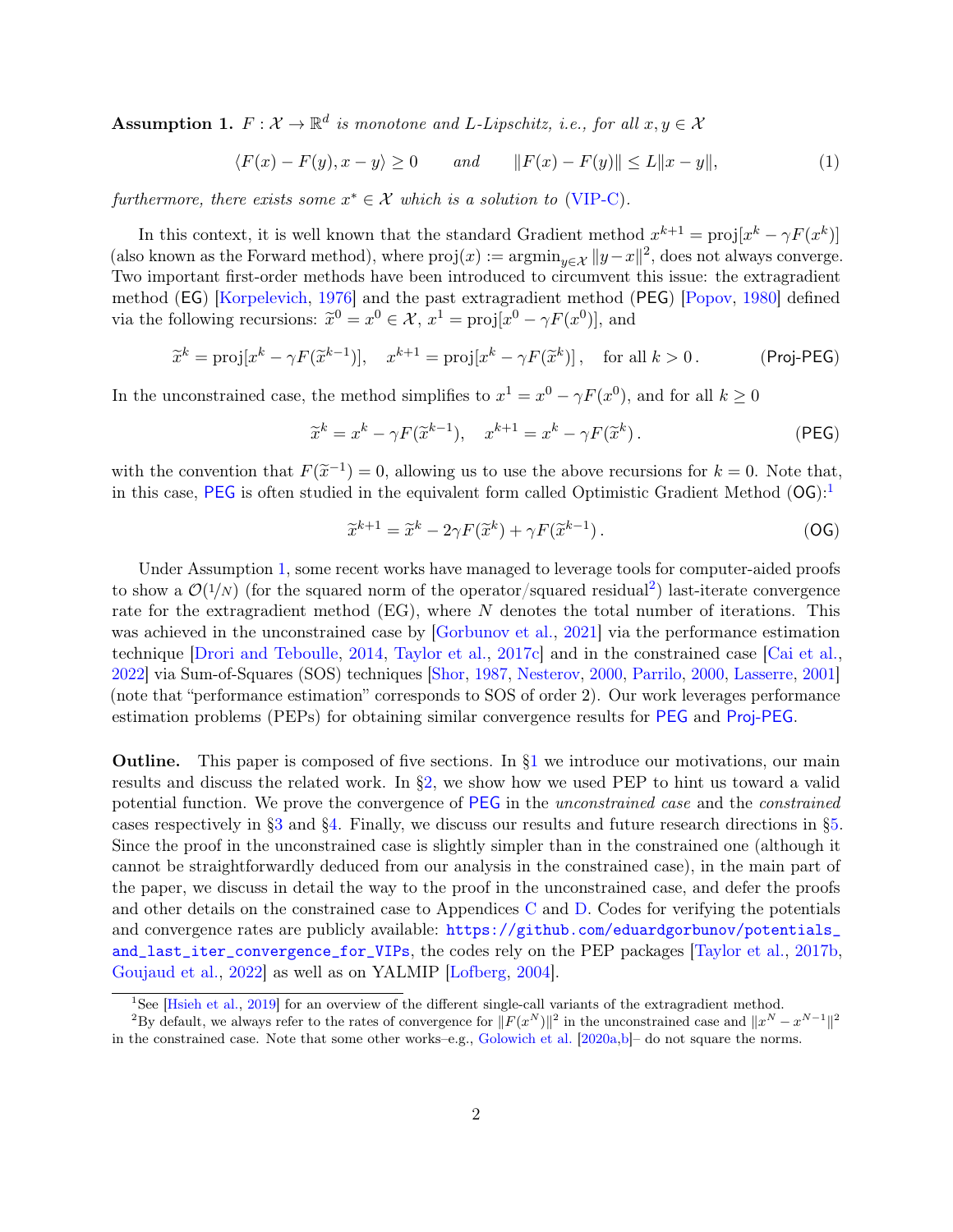#### 1.1 Presentation of Our Main Results

For variational inequalities with possibly *unbounded* domains, there exist two main standard convergence criteria in the literature. The first one is the restricted gap function [\[Nesterov,](#page-13-7) [2007\]](#page-13-7)

$$
\text{Gap}_{F,R}(x^k) = \max_{y \in \mathcal{X}: \|y - x^*\| \le R} \langle F(y), x^k - y \rangle,\tag{2}
$$

where  $x^*$  is any solution<sup>[3](#page-2-0)</sup> of [VIP-C.](#page-0-0) This quantity is an actual gap function only if  $||x^k - x^*|| \leq R$ and that it cannot be extended to the non-monotone setting where, for instance, there might exist several points where  $F(x) = 0$ . Since we show that  $||x^k - x^*|| \le \frac{\sqrt{41}}{3}$ where  $F(x) = 0$ . Since we show that  $||x^k - x^*|| \le \frac{\sqrt{41}}{3} ||x^0 - x^*||$  and  $||x^k - x^*|| \le$ √  $\overline{2}||x^0 - x^*|| + \frac{\sqrt{2}}{L}$  $\|x^*\| + \frac{\sqrt{2}}{L} \|F(x^0)\|, \forall k \ge 0$  in the unconstrained and constrained cases respectively, we can set  $R = \frac{\sqrt{41}}{3}$  $\frac{41}{3}||x^0 - x^*||$  in the unconstrained case and  $R = \sqrt{3}||x^0 - x^*|| + \frac{1}{\sqrt{3}}$  $\frac{1}{30L}||F(x^0)||$ , in the constrained case and have that  $\text{Gap}_F(x^k) := \text{Gap}_{F,R}(x^k)$  is a gap function for all  $k \geq 0$ . Another convergence criterion is the (squared) norm of the residual  $||x^{k+1} - x^k||^2$ . In the unconstrained setting, it is proportional to the (squared) norm of the operator  $||F(\tilde{x}^k)||^2$ . This criterion is also valid<br>as a local convergence certificate in the non-monotone asso. We believe this criterion depicts a more as a local convergence certificate in the non-monotone case. We believe this criterion depicts a more precise picture than the standard gap function since it does not require to use a bound on  $\|x^k - x^*\|$ to be valid and it generalizes to non-monotone settings. Nevertheless, we provide convergence results in terms of both criteria.

Our main theorems introduce new potential/Lyapunov functions for [PEG](#page-1-0) with two main consequences: (i) it implies a uniform bound on  $||x^N - x^*||$ , and (ii) we show a  $\mathcal{O}(1/\sqrt{N})$  convergence rate for  $||F(x^N)||$  and  $\text{Gap}_F(x^N)$  in the unconstrained case and for  $||x^N - x^{N-1}||$  and  $\text{Gap}_F(x^N)$  in the constrained case<sup>[4](#page-2-1)</sup>. Theorem [1](#page-9-0) and Theorem [2](#page-10-1) below provide simplified versions of the results; more detailed/general statements are presented later in [§3](#page-8-0) and [§4.](#page-10-0)

**Theorem [1](#page-9-0)** (Unconstrained Case). Under Assumption [1,](#page-1-2) for all  $N \geq 0$  and  $\gamma = 1/3L$ , we have

$$
||F(x^N)||^2 \le \frac{123L^2||x^0 - x^*||^2}{N + 32}, \quad \text{Gap}_F(x^N) \le \frac{125L||x^0 - x^*||^2}{\sqrt{3N + 96}},\tag{3}
$$

where  $x^*$  is any solution to [VIP-U.](#page-0-0)

**Theorem [2](#page-10-1)** (Constrained Case). Under Assumption [1,](#page-1-2) for all  $N \geq 2$  the iterates of [Proj-PEG](#page-1-0) with  $\gamma = 1/4L$  satisfy √

$$
||x^{N} - x^{N-1}||^{2} \le \frac{24H_{0}^{2}}{3N + 32}, \quad \text{Gap}_{F}(x^{N}) \le \frac{32L\sqrt{3}H_{0}^{2}}{\sqrt{3N + 32}},\tag{4}
$$

where  $H_0 > 0$  is such that  $H_0^2 = 3||x^0 - x^*||^2 + \frac{1}{30L^2}||F(x^0)||^2$  and  $x^*$  is any solution to [VIP-C.](#page-0-0)

<span id="page-2-0"></span><sup>3</sup>For simplicity, we slightly deviate from the standard notion of the restricted gap function from [Nesterov](#page-13-7) [\[2007\]](#page-13-7), since we do not assume that set  $\{y \in \mathcal{X} \mid ||y - x^*|| \leq R\}$  contains all solutions of [VIP-C.](#page-0-0) Taking R larger than the diameter of the solution set resolves the discrepancy between definitions.

<span id="page-2-1"></span>We notice that  $||x^N - x^{N-1}|| = \gamma ||F(\tilde{x}^{N-1})||$  in the unconstrained case, which differs from the quantity  $\gamma ||F(x^N)||$ <br>t we estimate. However,  $||E(\tilde{x}^k)||$  and  $||F(x^k)||$  are of comparable size since  $||E(\tilde{x}^k) - E(x^k)|| \le \gamma ||E(\tilde$ that we estimate. However,  $||F(\tilde{x}^k)||$  and  $||F(x^k)||$  are of comparable size since  $||F(\tilde{x}^k) - F(x^k)|| \le \gamma L ||F(\tilde{x}^{k-1})||$  for all  $k \geq 0$ .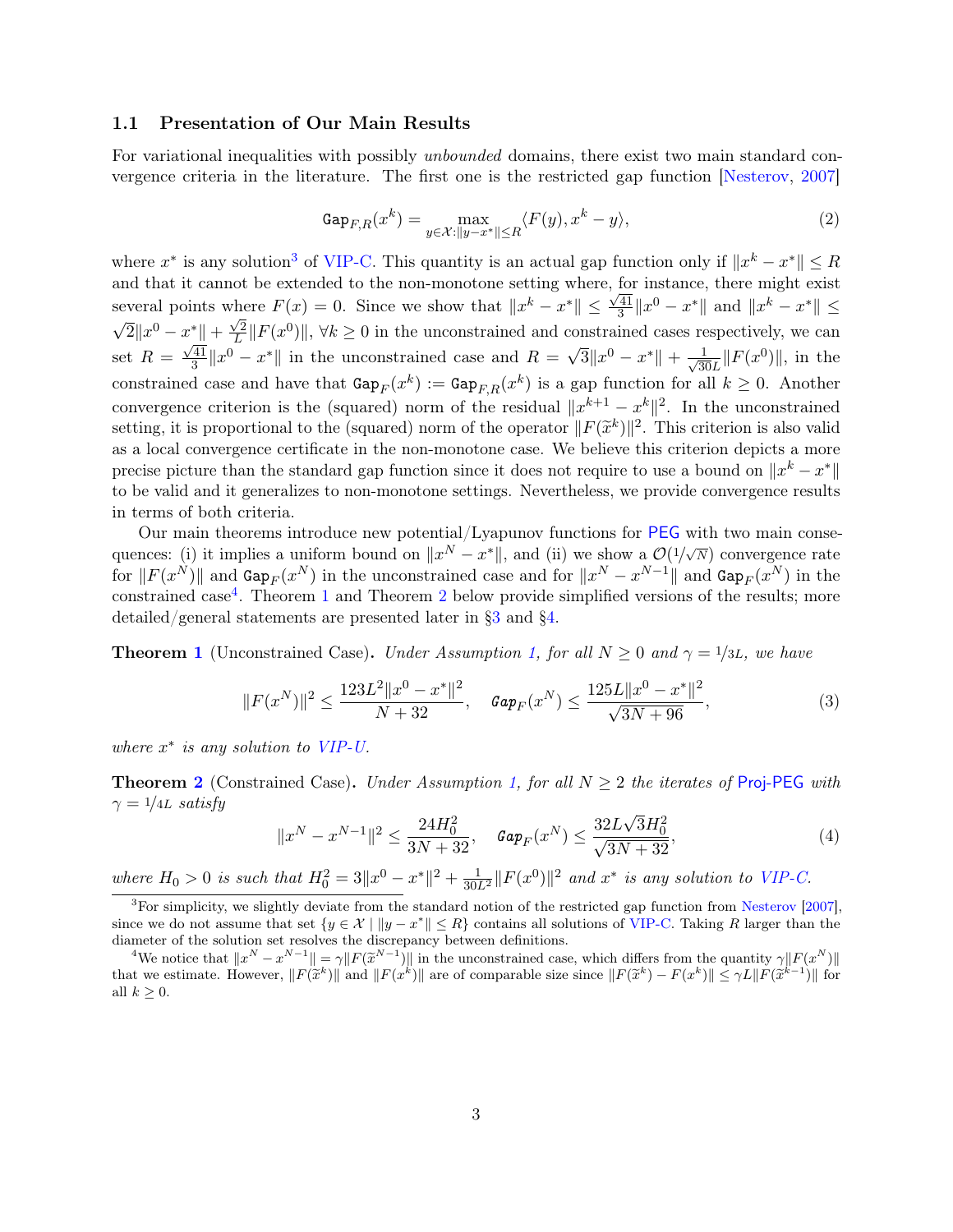#### 1.2 Related Work

Linear last-iterate convergence rates. Motivated by nonconvex-nonconcave minimax formulation such as GANs, last-iterate convergences in the context of variational inequalities is the focus of many recent works. Linear convergence rates have been obtained, in the bilinear setting, the (local) strongly monotone setting, and similar settings such as sufficient bilinearity [\[Tseng,](#page-14-2) [1995,](#page-14-2) [Daskalakis](#page-11-3) [et al.,](#page-11-3) [2018,](#page-11-3) [Liang and Stokes,](#page-13-8) [2019,](#page-13-8) [Gidel et al.,](#page-12-11) [2019a,](#page-12-11)[b,](#page-12-12) [Mokhtari et al.,](#page-13-9) [2019,](#page-13-9) [Peng et al.,](#page-13-10) [2020,](#page-13-10) [Zhang and Yu,](#page-14-3) [2020,](#page-14-3) [Abernethy et al.,](#page-11-4) [2019,](#page-11-4) [Hsieh et al.,](#page-12-9) [2019,](#page-12-9) [Azizian et al.,](#page-11-5) [2020a,](#page-11-5)[b\]](#page-11-6).

Sublinear last-iterate convergence rates for EG and PEG. More recently, the community has been focusing on the question of last-iterate convergence rate in the monotone setting (i.e., without strong monotonicity or sufficient bilinearity). For monotone and Lipschtiz operators obtaining  $\mathcal{O}(1/N)$ last-iterate convergence rate of [PEG](#page-1-0) was explicitly stated as an open question in [\[Hsieh et al.,](#page-12-9) [2019\]](#page-12-9). In the unconstrained case, [Golowich et al.](#page-12-0) [\[2020a\]](#page-12-0) achieve this result by adding an assumption on the Jacobian of F being Lipschitz. For EG as similar result has been obtained in [Golowich et al.](#page-12-10) [\[2020b\]](#page-12-10). Eventually, a last-iterate convergence rate for EG has been provided by [Gorbunov et al.](#page-12-6) [\[2021\]](#page-12-6) in the unconstrained case and by [Cai et al.](#page-11-1)  $[2022]$ <sup>[5](#page-3-0)</sup> in the constrained case, both under Assumption [1](#page-1-2) solely. The question of last-iterate convergence rate for [PEG](#page-1-0) both in the unconstrained and constrained cases mentioned by [Hsieh et al.](#page-12-9) [\[2019\]](#page-12-9) remained open until now and is the central question addressed here.

Variants of EG and PEG. Recently, some modification of EG with anchoring (a.k.a., Halpern iteration [\[Halpern,](#page-12-13) [1967\]](#page-12-13)) enjoying (accelerated) last-iterate convergence rates have been proposed by [\[Yoon and Ryu,](#page-14-4) [2021\]](#page-14-4), [\[Lee and Kim,](#page-13-11) [2021\]](#page-13-11), and [\[Diakonikolas,](#page-11-7) [2020\]](#page-11-7). This work is concerned with method achieving the suboptimal  $\mathcal{O}(1/N)$  rate, whereas  $\mathcal{O}(1/N^2)$  can be achieved using optimal methods [\[Diakonikolas,](#page-11-7) [2020,](#page-11-7) [Yoon and Ryu,](#page-14-4) [2021,](#page-14-4) [Lee and Kim,](#page-13-11) [2021\]](#page-13-11). We argue that (i) [PEG](#page-1-0) is still largely used in practice, (ii) [PEG](#page-1-0) is simple and more flexible, and (iii) that it benefits from additional advantageous properties, such as adaptivity to additional problem structure. With a bit more details about (ii) and (iii): [PEG](#page-1-0) is highly flexible and can be applied to online learning [\[Golowich](#page-12-0) [et al.,](#page-12-0) [2020a\]](#page-12-0) or to the non-monotone variational inequalities [\[Daskalakis et al.,](#page-11-3) [2018\]](#page-11-3). In contrast, EG with anchoring cannot be applied to online learning easily (EG is not no-regret, see [\[Golowich](#page-12-0) [et al.,](#page-12-0) [2020a\]](#page-12-0)) and may not be desirable in the non-monotone setting since it may make some "bad" stationary points attractive. $\frac{6}{5}$  $\frac{6}{5}$  $\frac{6}{5}$ 

<span id="page-3-2"></span>Example 1.1. Let us consider a single example classification task with a deep linear neural network  $\min_{w \in \mathbb{R}^3}(y - w_3w_2w_1x)^2 := f(w)$ . It has a undesirable stationary point  $w^s = (0,0,0)$ . Because  $\nabla^2 f(w^s) = 0$ , for an initialization  $w^0$  close enough to  $w^s$  and any small enough step-size, anchoring will converge to  $w^s$  while [PEG](#page-1-0) and EG will not, except for a zero measure set of initializations.

<span id="page-3-1"></span><sup>6</sup>For example, stationary points x<sup>\*</sup> such that Re( $\lambda$ )  $\geq -\beta$ ,  $\forall \lambda \in Sp(\nabla F(x^*))$  become locally attractive as long as the anchoring coefficient  $\beta_k$  verifies  $\beta_k \geq \beta$ , which may correspond to an arbitrary long amount of time (see Example [1.1.](#page-3-2))

<span id="page-3-0"></span><sup>&</sup>lt;sup>5</sup>The paper [\[Cai et al.,](#page-11-1) [2022\]](#page-11-1) originally contained a  $\mathcal{O}(1/N)$  analysis of the Extragradient method for Lipschitz monotone variational inequalities. From personal communications with Yang Cai, Argyris Oikonomou, and Weiqiang Zheng, we learned that they also obtained  $\mathcal{O}(1/N)$  convergence rates for OG using higher-order sum-of-squares. Although the authors of [\[Cai et al.,](#page-11-1) [2022\]](#page-11-1) said that they obtained the results for the constrained case slightly prior to those of this work, it does not affect our contributions since the results of this paper were obtained independently and using a different approach. On the way, this work showcases alternatives to higher-order sum-of-squares when working with standard residual.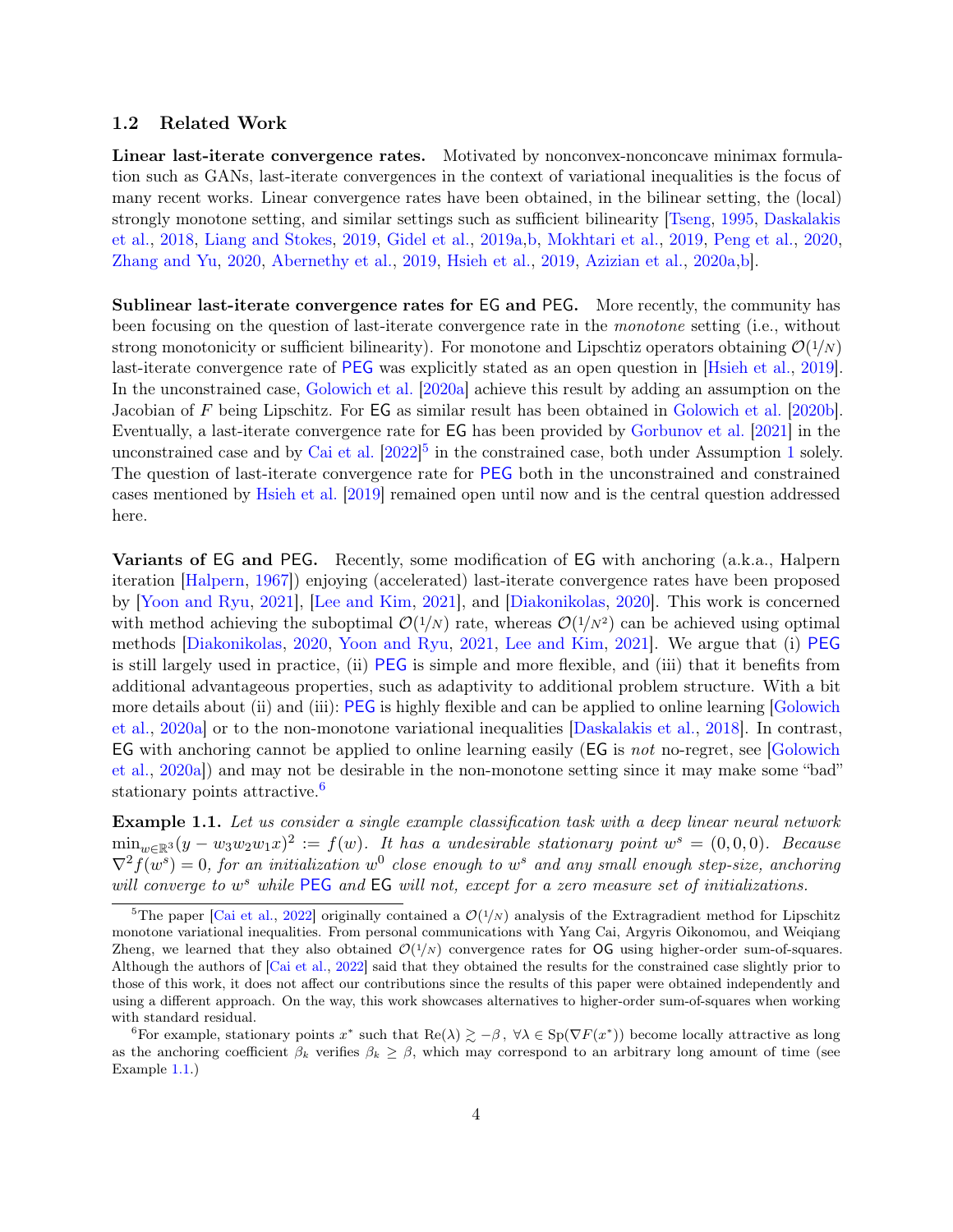A further practical reason that renders "simple" methods (such as [PEG](#page-1-0) and EG) attractive is that simple methods are typically adaptive to additional problem structure (better behavior than predicted by the analysis when the problem has beneficial additional properties). As an example, [PEG](#page-1-0) converges sublinearly for monotone operator (this is the topic of this work) and linearly for stronglymonotone operators [\[Gidel et al.,](#page-12-11) [2019a\]](#page-12-11) under the same stepsize rules. This stands in sharp contrast with optimal methods, which require to be tuned to the specific setting at hand (and in particular, which require the knowledge of the setting at hand).

## <span id="page-4-0"></span>2 A Path to the Proof

In this section, we show a direct approach for assessing the worst-case convergence rate of the last iterate of [PEG](#page-1-0). The Lyapunov analyses provided in the next sections are grounded on the numerical results presented here. Whereas converting those numerical results into a Lyapunov analysis is not direct, we believe that the material offers the comfortable privilege of a first clear  $\mathcal{O}(1/N)$  baseline for the further convergence results, as well as a convenient approach for verifying Lyapunov functions.

Verifying  $\mathcal{O}(1/N)$  last-iterate convergence rate. This section contains our heuristic argument for concluding a  $\mathcal{O}(1/N)$  convergence of  $||F(x^N)||^2$  for all F satisfying our assumptions. This ingredient was the main motivation behind the investigations of the next sections. In short, our goal is to characterize the worst-case behavior of  $\frac{\|F(x^N)\|^2}{\|x^0-x^*\|^2}$  $\frac{\|F(x^N)\|^2}{\|x^0-x^*\|^2}$  as a function of N when  $x^N$  is obtained from [PEG](#page-1-0). For doing that, we rely on the so-called performance estimation framework—first introduced in [\[Drori](#page-12-7) [and Teboulle,](#page-12-7) 2014. That is, we consider the problem of computing the worst-case value of  $\frac{\|F(x^N)\|^2}{\|x^0-x^*\|^2}$  $||x^0 - x^*||^2$ (i.e., the worst possible L-Lipschitz and monotone F, worst dimension  $d \in \mathbb{N}$ , worst sequence of iterates  $x^0, \ldots, x^N, \tilde{x}^0, \ldots, \tilde{x}^{N-1} \in \mathbb{R}^d$  and worst solution  $x^* \in \mathbb{R}^d$  to [\(VIP-U\)](#page-0-0)):

<span id="page-4-1"></span>
$$
G_{\text{PEG}}(\gamma, L, N) = \max_{\substack{F,d,x^* \\ \tilde{x}^0, \dots, \tilde{x}^N \\ x^0, \dots, x^N}} \frac{\|F(x^N)\|^2}{\|x^0 - x^*\|^2}
$$
(5)  
s.t.  $F$  is monotone and  $L$ -Lipschitz,  

$$
\tilde{x}^0 = x^0 \in \mathbb{R}^d, x^1 = x^0 - \gamma F(x^0)
$$

$$
\tilde{x}^k = x^k - \gamma F(\tilde{x}^{k-1}), \text{ for } k = 1, \dots, N,
$$

$$
x^{k+1} = x^k - \gamma F(\tilde{x}^k), \text{ for } k = 1, \dots, N - 1.
$$

Such problems are often referred to as Performance Estimation Problems (PEPs). Whereas it is not clear how to solve this PEP [\(5\)](#page-4-1), a few techniques from [\[Ryu et al.,](#page-13-12) [2020,](#page-13-12) [Taylor et al.,](#page-13-13) [2017a\]](#page-13-13) allow obtaining a semidefinite relaxation providing meaningful worst-case bounds. By solving those problems numerically, we are able to *conjecture* that  $G_{\text{PEG}}(\gamma, L, N) = \mathcal{O}(1/N)$ , as the convex relaxations provides upper bounds on  $G_{\text{PEG}}$  which appear to behave in  $\mathcal{O}(1/N)$  in numerical experiments. More precisely, the convex relaxation under consideration arises from a sampled version of the previous problem (thereby passing from an infinite-dimensional problem to a finite-dimensional one). In other words, we consider a sampled version of F with  $g^k \approx F(x^k)$  and  $\tilde{g}^k \approx F(\tilde{x}^k)$  (so the unriples will be the iterates and the eperators values at the iterates instead of the eperator iterate variables will be the iterates and the operators values at the iterates instead of the operator itself) and we require monotonicity and Lipschitzness to be satisfied at those points. For convenience, we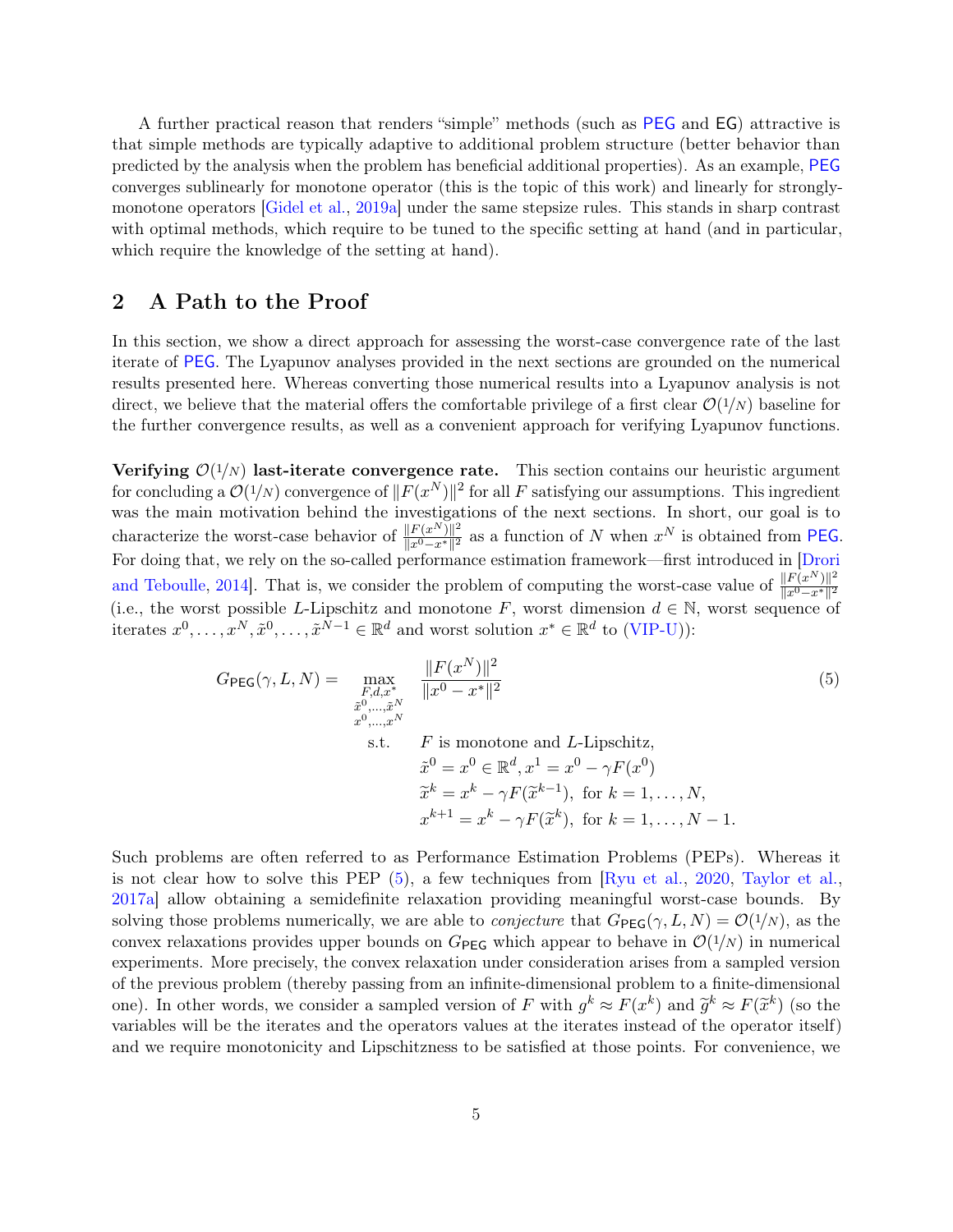define the set of samples  $S = \{(x^*,0)\} \cup \{(x^k, g^k)\}_{k=0}^N \cup \{(\widetilde{x}^k, \widetilde{g}^k)\}_{k=0}^N \subseteq \mathbb{R}^d \times \mathbb{R}^d$ :

<span id="page-5-0"></span>
$$
\widetilde{G}_{\text{PEG}}(\gamma, L, N) = \max_{\substack{d \in \mathbb{N}, x^* \in \mathbb{R}^d \\ \{(x^k, g^k)\}_{k=0}^N \subset \mathbb{R}^d \times \mathbb{R}^d \\ \{(\widetilde{x}^k, \widetilde{g}^k)\}_{k=0}^N \subseteq \mathbb{R}^d \times \mathbb{R}^d}} \|g^N\|^2
$$
\n(6)

s.t. 
$$
\langle g-h, x-y \rangle \ge 0 \quad \forall (x, g), (y, h) \in S
$$
 (7)

$$
||g - h||2 \le L2 ||x - y||2 \quad \forall (x, g), (y, h) \in S
$$
 (8)  

$$
\tilde{x}^{0} = x^{0} \in \mathbb{R}^{d}, x^{1} = x^{0} - \gamma g^{0}
$$

$$
\widetilde{x}^{0} = x^{0} \in \mathbb{R}^{d}, x^{1} = x^{0} - \gamma g^{0}
$$
\n
$$
\widetilde{x}^{k} = x^{k} - \gamma \widetilde{g}^{k-1}, \text{ for } k = 1, ..., N,
$$
\n
$$
x^{k+1} = x^{k} - \gamma \widetilde{g}^{k}, \text{ for } k = 1, ..., N - 1,
$$
\n
$$
||x^{0} - x^{*}||^{2} \leq 1.
$$
\n(9)

(Note that a classical homogeneity argument allows replacing the objective of [\(5\)](#page-4-1) by  $||g^N||^2$  plus the constraint  $||x^0 - x^*||^2 \le 1$ ; see, e.g., [\[Ryu et al.,](#page-13-12) [2020,](#page-13-12) §3.1.1.].) In other words, we replace the constraint corresponding to the existence of monotone L-Lipschitz operator  $F$  from  $(5)$  by the constraint that there exist sequences of points  $\{x^k\}_{k=0}^N$ ,  $\{\tilde{x}^k\}_{k=0}^N$  and  $\{g^k\}_{k=0}^N$ ,  $\{\tilde{g}^k\}_{k=0}^N$  such that they exists accessory conditions for the evitance of monotone and L Uncobitation c that they satisfy necessary conditions for the existence of monotone and L-Lipschitz operator F interpolating them. Unfortunately, these constraints are not sufficient to ensure that there exists such monotone L-Lipschitz operator  $F$  [\[Ryu et al.,](#page-13-12) [2020\]](#page-13-12). That is, we can guarantee only that  $G_{\text{PEG}}(\gamma, L, N) \geq G_{\text{PEG}}(\gamma, L, N)$ . Finallly,  $G_{\text{PEG}}(\gamma, L, N)$  can be computed numerically using semidefinite programming (SDP) through standard solvers [\[Mosek,](#page-13-14) [2010,](#page-13-14) [Sturm,](#page-13-15) [1999\]](#page-13-15). For formulating the computation of  $\tilde{G}_{\text{PEG}}(\gamma, L, N)$  as an SDP we first substitute a number of variables:  $\{x^k\}_{k=1}^N$ <br>and  $\{\tilde{x}^k\}_{k=0}^N$  are linear combinations of  $x^0$ ,  $\{g^k\}_{k=0}^N$ ,  $\{\tilde{g}^k\}_{k=1}^N$ . Next, we notice t and constraints of problem [\(6\)](#page-5-0) are linear functions of all possible inner products of vectors from  $\mathbf{V} \stackrel{\text{def}}{=} (x^*, x^0, g^0, \tilde{g}^1, g^1, \tilde{g}^2, g^2, \dots, \tilde{g}^N, g^N)$ . That is, problem [\(6\)](#page-5-0) is linear w.r.t. the elements of Grom metric  $\mathbf{C} = \mathbf{V}^\top \mathbf{V} \geq 0$  (we use the potation  $\mathbf{C} \in \mathbb{S}^d$  for denoting Gram matrix  $\mathbf{G} = \mathbf{V}^\top \mathbf{V} \succeq 0$  (we use the notation  $\mathbf{G} \in \mathbb{S}^d_+$  for denoting  $d \times d$  symmetric positive semidefinite matrices). The problem also naturally features the constraint rank( $G$ )  $\leq d$ , which becomes void due to maximization over  $d$  (see, e.g., [\[Taylor et al.,](#page-14-0) [2017c,](#page-14-0) Theorem 5]) and the  $G_{\text{PEG}}(\gamma, L, N)$  can therefore be computed by solving a standard SDP:

<span id="page-5-1"></span>
$$
\widetilde{G}_{\text{PEG}}(\gamma, L, N) = \max_{\mathbf{G} \in \mathbb{S}_+^d} \text{Tr}(\mathbf{M}_0 \mathbf{G})
$$
\n
$$
\text{s.t.} \quad \text{Tr}(\mathbf{M}_i \mathbf{G}) \le 0 \text{ for } i = 1, 2, \dots, 2N(2N + 1) + 1,
$$
\n
$$
\text{Tr}(\mathbf{M}_{-1} \mathbf{G}) \le 1,
$$
\n(10)

where  ${\bf\{M_i\}}_{i=-1}^{2N(2N+1)-1}$  $\sum_{i=-1}^{2N(2N+1)-1}$  are symmetric matrices encoding the objective and constraints from [\(6\)](#page-5-0)–[\(9\)](#page-5-0). For compactness, we omit the exact formulas for these matrices and refer to the examples for different PEPs from, e.g., [\[Ryu et al.,](#page-13-12) [2020,](#page-13-12) [Gorbunov et al.,](#page-12-6) [2021\]](#page-12-6).

By solving [\(10\)](#page-5-1) numerically, we empirically observe that  $G_{\text{PEG}}(\gamma, L, N) = \mathcal{O}(1/N)$  for different choices of  $\gamma$ , see Fig. [1a.](#page-6-0) Taking into account the lower bound  $G_{\text{PEG}}(\gamma, L, N) = \Omega(1/N)$  from [Golowich](#page-12-0) [et al.](#page-12-0) [\[2020a\]](#page-12-0) we conclude that it is very likely that  $||F(x^N)||^2 \sim 1/N$  for the values of  $\gamma$  and N under consideration. Of course, this observation is not a rigorous mathematical proof for the  $\mathcal{O}(1/N)$ last-iterate convergence of [PEG](#page-1-0) for two main reasons: (i) the SDP solver only outputs approximate SDP certificates (though highly accurate), and (ii) even by using exact SDP solvers (see, e.g., [Henrion](#page-12-14) [et al.](#page-12-14) [\[2016\]](#page-12-14)), the worst-case bounds would only be valid for the values of the parameters that were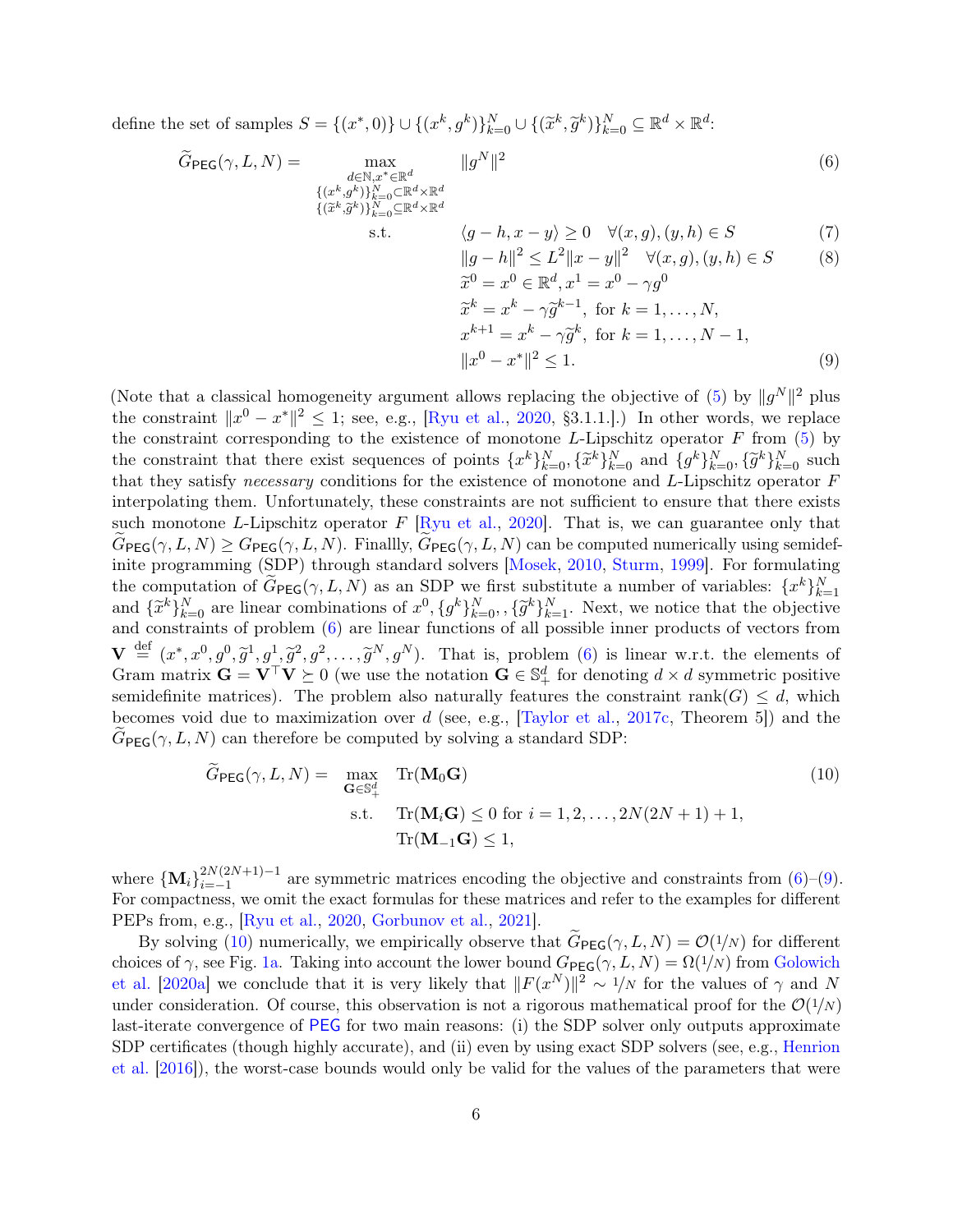<span id="page-6-0"></span>

Figure 1: In (a), we report  $\widetilde{G}_{\text{PEG}}(\gamma, L, N)$  and  $\widetilde{G}_{\text{OG}}(\gamma, L, N)$  for different values of  $\gamma$  and N. In both cases, we observe  $\mathcal{O}(1/N)$  convergence. In (b), we report  $\widetilde{G}_{\text{PEG}}(\gamma, L, N, 1)$  and  $\widetilde{G}_{\text{OG}}(\gamma, L, N, t)$ for  $t = 1, 2, 4$ . It suggest that  $G_{\text{PEG}}(\gamma, L, N, 1) \sim 1/N$  but not  $G_{\text{OG}}(\gamma, L, N, t)$  (even for  $t = 4$ ). Finally, (c) shows how  $\Delta(\gamma, L, N), \Delta(\gamma, L, N), \delta(\gamma, L, N), \delta(\gamma, L, N)$  evolve as N grows.

tried numerically; in particular, we only solved the SDPs for a few values of  $N$ . To translate those into rigorous worst-case bounds that are valid beyond the numerical trials, our goal is to identify feasible solution to the dual problem to [\(10\)](#page-5-1) (each of those dual solutions corresponds to a valid upper bound on  $G_{\text{PEG}}(\gamma, L, N)$ , and thereby also on  $G_{\text{PEG}}(\gamma, L, N)$ ). One can find examples of such dual certificates in, e.g., [\[De Klerk et al.,](#page-11-8) [2017,](#page-11-8) [Taylor et al.,](#page-13-13) [2017a\]](#page-13-13).

Why do we use [PEG](#page-1-0) form instead of OG form? It is relatively simple to verify that PEG and [OG](#page-1-0) are equivalent [\[Gidel et al.,](#page-12-11) [2019a,](#page-12-11) [Hsieh et al.,](#page-12-9) [2019\]](#page-12-9). Moreover, [OG](#page-1-0) can be seen as a simplified version of [PEG](#page-1-0) since [OG](#page-1-0) explicitly uses only one sequence of points, while [PEG](#page-1-0) relies on two sequences. As for [PEG](#page-1-0), one can consider a PEP for [OG](#page-1-0):

$$
G_{\text{OG}}(\gamma, L, N) = \max_{\substack{F, d, x^* \\ \tilde{x}^0, \dots, \tilde{x}^N}} \frac{\|F(\tilde{x}^N)\|^2}{\|\tilde{x}^0 - x^*\|^2}
$$
(11)  
s.t.  $F$  is monotone and  $L$ -Lipschitz,  

$$
\tilde{x}^0 \in \mathbb{R}^d, \ \tilde{x}^1 = \tilde{x}^0 - \gamma F(\tilde{x}^0),
$$

$$
\tilde{x}^{k+1} = \tilde{x}^k - 2\gamma F(\tilde{x}^k) + \gamma F(\tilde{x}^{k-1}), \text{ for } k = 1, \dots, N - 1,
$$

as well as its sampled version and the corresponding SDP relaxation, denoted by  $G_{\text{OG}}(\gamma, L, N)$ . Because its sampled version naturally contains only samples of F at the iterates  $\{\tilde{x}^k\}_{k=0}^N$ , the corresponding SDB has about 4 times less constraints than (10) (recall that (10) also involved corresponding SDP has about 4 times less constraints than [\(10\)](#page-5-1) (recall that [\(10\)](#page-5-1) also involves Lipschitz and monotonicity inequalities with the iterates  $\{x^k\}_{k=0}^N$ ). As for  $\widetilde{G}_{\textsf{PEG}}(\gamma, L, N)$ , one can also compute  $G_{\text{OG}}(\gamma, L, N)$  numerically using SDP solvers, see Fig. [1a.](#page-6-0) Those numerical results also suggest that  $G_{\text{OG}}(\gamma, L, N) = \mathcal{O}(1/N)$  for the different choices of  $\gamma$  provided in Fig. [1a,](#page-6-0) and  $G_{\text{PEG}}(\gamma, L, N)$  and  $G_{\text{OG}}(\gamma, L, N)$  are close to each other for the set of parameters under consideration. Finally, due to the fact that the SDP formulation of  $G_{\text{OG}}(\gamma, L, N)$  involves less constraints than that of  $G_{\text{PEG}}(\gamma, L, N)$  while providing very similar results, one might expect that studying  $G_{\text{OG}}(\gamma, L, N)$ might be simpler.

Convergence proofs of classical first-order optimization methods generally rely on clever combinations of inequalities characterizing the class of problems at hand, and the algorithm. Those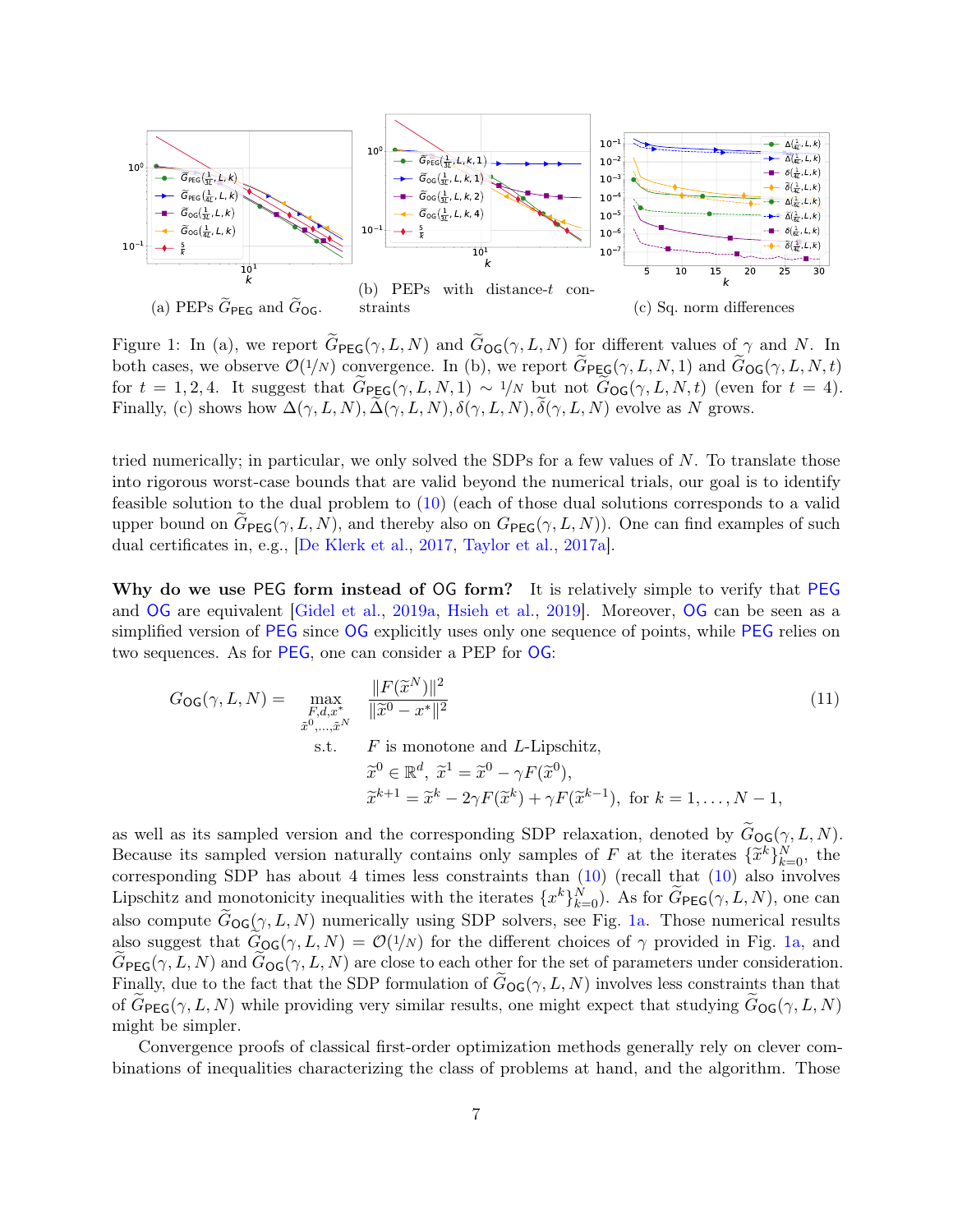inequalities typically involve consecutive iterates and/or a solution  $x^*$  to the variational problem. For finding a (hopefully) simple proof, let us introduce a few relaxations of  $G_{\text{PEG}}(\gamma, L, N)$  and  $G_{\text{OG}}(\gamma, L, N)$ , parameterized by some  $t \in \mathbb{N}$  and respecitvely denoted by  $G_{\text{PEG}}(\gamma, L, N, t)$  and  $G_{\text{OG}}(\gamma, L, N, t)$ . Those values respectively correspond to the optimal values of the respective SDP formulations of  $\tilde{G}_{\text{PEG}}$  and  $\tilde{G}_{\text{OG}}$  where we removed all constraints corresponding to pairs of iterates  $(i, j)$  with  $|i - j| > t$ . We refer to the remaining constraints as *distance-t constraints*. For example, distance-1 constraints involve monotonicity and Lipschitzness inequalities between two consecutive iterates as well as between the iterates and the solution  $x^*$  under consideration. As provided by Fig. [1b,](#page-6-0) solving the corresponding SDPs for [PEG](#page-1-0) and [OG](#page-1-0) numerically, we observe that  $\widetilde{G}_{\text{PEG}}(\gamma, L, N, 1) \sim 1/N$ , but the value of  $\widetilde{G}_{\text{OG}}(\gamma, L, N, 1)$  seem to stall after a few iterations. This experiment suggests necessity of using the values of F evaluated at  $\{x^k\}_{k\geq 0}$  for obtaining "simple" proofs involving only inequalities with consecutive iterates.

The norm does not decrease monotonically. Previous numerical experiments suggest that there exist a proof of  $\mathcal{O}(1/N)$  last-iterate convergence of [PEG](#page-1-0) which uses only inequalities involving consecutive iterates and  $x^*$ . However, the problem of finding the proof remains somehow involved and we did not manage to find analytical expressions (as functions of  $\gamma$ , L, and N) to the dual SDP formulation to  $G_{\text{PEG}}(\gamma, L, N, 1)$ . Therefore, the following lines aim at finding appropriate Lyapunov function, that is, even looser upper bounds on  $G_{\text{PEG}}(\gamma, L, N)$ . As a starting point, it is shown in [\[Gorbunov et al.,](#page-12-6) [2021\]](#page-12-6) that the extragradient method (EG) satisfies  $||F(x^{k+1})||^2 \leq ||F(x^k)||^2$ for all  $k \geq 0$  and all monotone Lipschitz operator F. Since **EG** and **[PEG](#page-1-0)** are very similar methods, it is natural to check whether the same inequality holds for [PEG](#page-1-0). One way to verify whether this inequality holds is to check nonpositivity of the following PEP:

$$
\max_{\substack{F,d,x^* \\ \tilde{x}^0,\ldots,\tilde{x}^N \\ x^0,\ldots,x^N}} \frac{\|F(x^{N+1})\|^2 - \|F(x^N)\|^2}{\|x^0 - x^*\|^2}
$$
\n
$$
(12)
$$
\n
$$
\sum_{x^0,\ldots,x^N}^{x^0,\ldots,\tilde{x}^N} F
$$
\nis monotone and *L*-Lipschitz,

\n
$$
\widetilde{x}^0 = x^0 \in \mathbb{R}^d, \ x^1 = x^0 - \gamma F(x^0),
$$
\n
$$
\widetilde{x}^k = x^k - \gamma F(\widetilde{x}^{k-1}), \text{ for } k = 1, \ldots, N,
$$
\n
$$
x^{k+1} = x^k - \gamma F(\widetilde{x}^k), \text{ for } k = 1, \ldots, N-1,
$$
\n(12)

through its SDP relaxation, whose value is denoted by  $\Delta(\gamma, L, N)$ . A similar SDP can be formulated for the objective  $||F(\tilde{x}^{N})||^2 - ||F(\tilde{x}^{N-1})||^2$  and we denote its corresponding optimal value by  $\tilde{\lambda}(\alpha, L, N)$ . For convenience, we also define two corresponding SDB formulation whose optimal  $\Delta(\gamma, L, N)$ . For convenience, we also define two corresponding SDP formulation whose optimal values are denoted by  $\delta(\gamma, L, N)$  and  $\delta(\gamma, L, N)$  and which corresponds to respectively the SDP formulations of  $\Delta(\gamma, L, N)$  and  $\Delta(\gamma, L, N)$  where the Lipschitz and monotonicity constraints are replaced by cocoercivity (i.e.,  $\langle g - h, x - y \rangle \ge 0$  and  $||g - h||^2 \le L^2 ||x - y||^2$  are replaced by  $||g-h||^2 \le L\langle g-h, x-y\rangle$ . Cocoercive operators are both Lipschitz and monotone, and one advantageous property of  $\delta(\gamma, L, N)$  and  $\delta(\gamma, L, N)$  is that they are guaranteed to be "tight". That is, one can construct operators matching the numerical values of respectively  $\frac{\|F(x^{N+1})\|^2 - \|F(x^N)\|^2}{\|x^0 - x^*\|^2}$  $\overline{\|x^0-x^*\|^2}$ and  $\frac{\|F(\widetilde{x}^{N+1})\|^2 - \|F(\widetilde{x}^{N})\|^2}{\|\widetilde{x}^0 - x^*\|^2}$  $\frac{||x||^2 - ||F(x^*)||^2}{||\tilde{x}^0 - x^*||^2}$  obtained from the SDPs, see [\[Ryu et al.,](#page-13-12) [2020,](#page-13-12) Proposition 2]. Therefore a positive value for  $\delta(\gamma, L, N)$  (resp.  $\tilde{\delta}(\gamma, L, N)$ ) implies the existence of some L-Lipschitz monotone F satisfying  $||F(x^{N+1})||^2 \ge ||F(x^N)||^2$  (resp.  $||F(\tilde{x}^{N+1})||^2 \ge ||F(\tilde{x}^N)||^2$ ). Therefore, Fig. [1c](#page-6-0) allows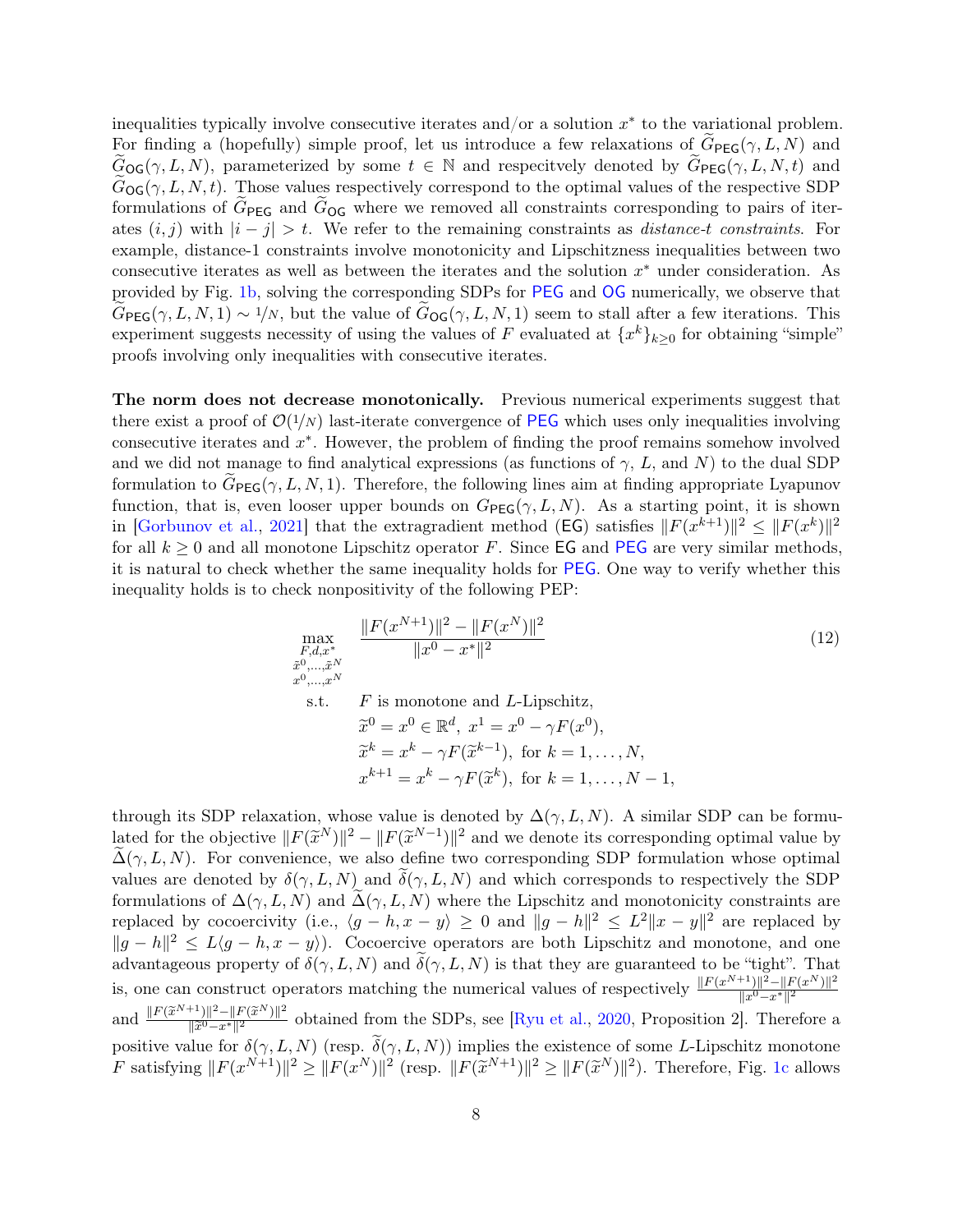concluding that  $||F(x^N)||^2$  (resp.  $||F(\tilde{x}^N)||^2$ ) is not a decreasing function of N in general. This experiment also suggests that  $\Delta(\gamma, L, N)$  is a decreasing function of N (for some values of  $\gamma$ ).

Therefore, although  $||F(x^N)||^2$  is not a decreasing function of N for all monotone L-Lipschitz operator F and all starting point  $x_0 \in \mathbb{R}^d$ , it appears that the difference  $||F(x^{N+1})||^2 - ||F(x^N)||^2$ decrease to zero (for all starting point and all operator  $F$  satisfying our assumptions) as  $N$  grows. Those numerical results suggest that there is a chance to find a non-negative sequence  $\{A_N\}_{N\geq 0}$  for which  $||F(x^{N+1})||^2 + A_{N+1} \le ||F(x^N)||^2 + A_N$ . To discover such a sequence, we carefully studied the numerical values of the solutions to the dual SDP for different values of  $\gamma$  and N and tried to infer some structure from them. The following section reports the positive results in that direction.

#### <span id="page-8-0"></span>3 Last Iterate Convergence of PEG in the Unconstrained Case

The technique described in the previous section allowed performing an educated trial and error procedure, searching for appropriate potential functions. We finally found a suitable candidate  $A_N$ . In particular, one can numerically check that  $||F(x^{N+1})||^2 + 2||F(x^{N+1}) - F(\tilde{x}^N)||^2 \le ||F(x^N)||^2 +$ <br>2 $||F(x^N) - F(\tilde{x}^N - 1)||^2$  for all monotone L I insclitz E for all totad values of N and  $\alpha \le \sqrt{2}/2L$  $2||F(x^N) - F(\tilde{x}^{N-1})||^2$  for all monotone L-Lipschitz F for all tested values of N and  $\gamma \leq \sqrt{2}/3L$ .<br>Heing the four popers dual variables for the problem of verifying this potential function allows. Using the few nonzero dual variables for the problem of verifying this potential function allows reaching the desired proof after a bit of manual cleaning.

<span id="page-8-1"></span>**Lemma 3.1.** Under Assumption [1,](#page-1-2) the iterates of [PEG](#page-1-0) with  $\gamma > 0$  satisfy for any  $k > 0$ ,

$$
||F(x^{k+1})||^2 + 2||F(x^{k+1}) - F(\tilde{x}^k)||^2 \le ||F(x^k)||^2 + 2||F(x^k) - F(\tilde{x}^{k-1})||^2
$$
  
+ 
$$
3\left(L^2\gamma^2 - \frac{2}{9}\right)||F(\tilde{x}^k) - F(\tilde{x}^{k-1})||^2.
$$
 (13)

We notice that the last term is non-negative for  $0 < \gamma \leq \sqrt{2}/3L$ .

*Proof.* Since  $F$  is monotone and  $L$ -Lipschitz, we have

<span id="page-8-2"></span>
$$
0 \leq \langle F(x^{k+1}) - F(x^k), x^{k+1} - x^k \rangle,
$$
  

$$
||F(x^{k+1}) - F(\tilde{x}^k)||^2 \leq L^2 ||x^{k+1} - \tilde{x}^k||^2.
$$

By definition of  $x^{k+1}$  and  $\tilde{x}^k$ , we have  $x^{k+1} - x^k = -\gamma F(\tilde{x}^k)$  and  $x^{k+1} - \tilde{x}^k = x^k - \gamma F(\tilde{x}^k) - x^k +$ <br>ex $F(\tilde{x}^{k-1}) - \gamma (F(\tilde{x}^{k-1}) - F(\tilde{x}^k))$ . Plugging these relations to the shore inequalities and dividin  $\gamma F(\tilde{x}^{k-1}) = \gamma (F(\tilde{x}^{k-1}) - F(\tilde{x}^k))$ . Plugging these relations to the above inequalities and dividing the first inequality by  $\alpha$  we get the first inequality by  $\gamma$ , we get

$$
0 \leq \langle F(x^{k}) - F(x^{k+1}), F(\tilde{x}^{k}) \rangle, ||F(x^{k+1}) - F(\tilde{x}^{k})||^{2} \leq L^{2} \gamma^{2} ||F(\tilde{x}^{k}) - F(\tilde{x}^{k-1})||^{2}.
$$

Next, we sum up the above inequalities with weights  $\lambda_1 = 2$  and  $\lambda_2 = 3$  respectively:

$$
3||F(x^{k+1}) - F(\tilde{x}^{k})||^{2} \le 2\langle F(x^{k}) - F(x^{k+1}), F(\tilde{x}^{k})\rangle + 3L^{2}\gamma^{2}||F(\tilde{x}^{k}) - F(\tilde{x}^{k-1})||^{2}
$$
  
\n
$$
\stackrel{(20)}{=} ||F(x^{k})||^{2} + ||F(\tilde{x}^{k})||^{2} - ||F(x^{k}) - F(\tilde{x}^{k})||^{2}
$$
  
\n
$$
+ ||F(x^{k+1}) - F(\tilde{x}^{k})||^{2} - ||F(x^{k+1})||^{2} - ||F(\tilde{x}^{k})||^{2}
$$
  
\n
$$
+ 3L^{2}\gamma^{2}||F(\tilde{x}^{k}) - F(\tilde{x}^{k-1})||^{2}.
$$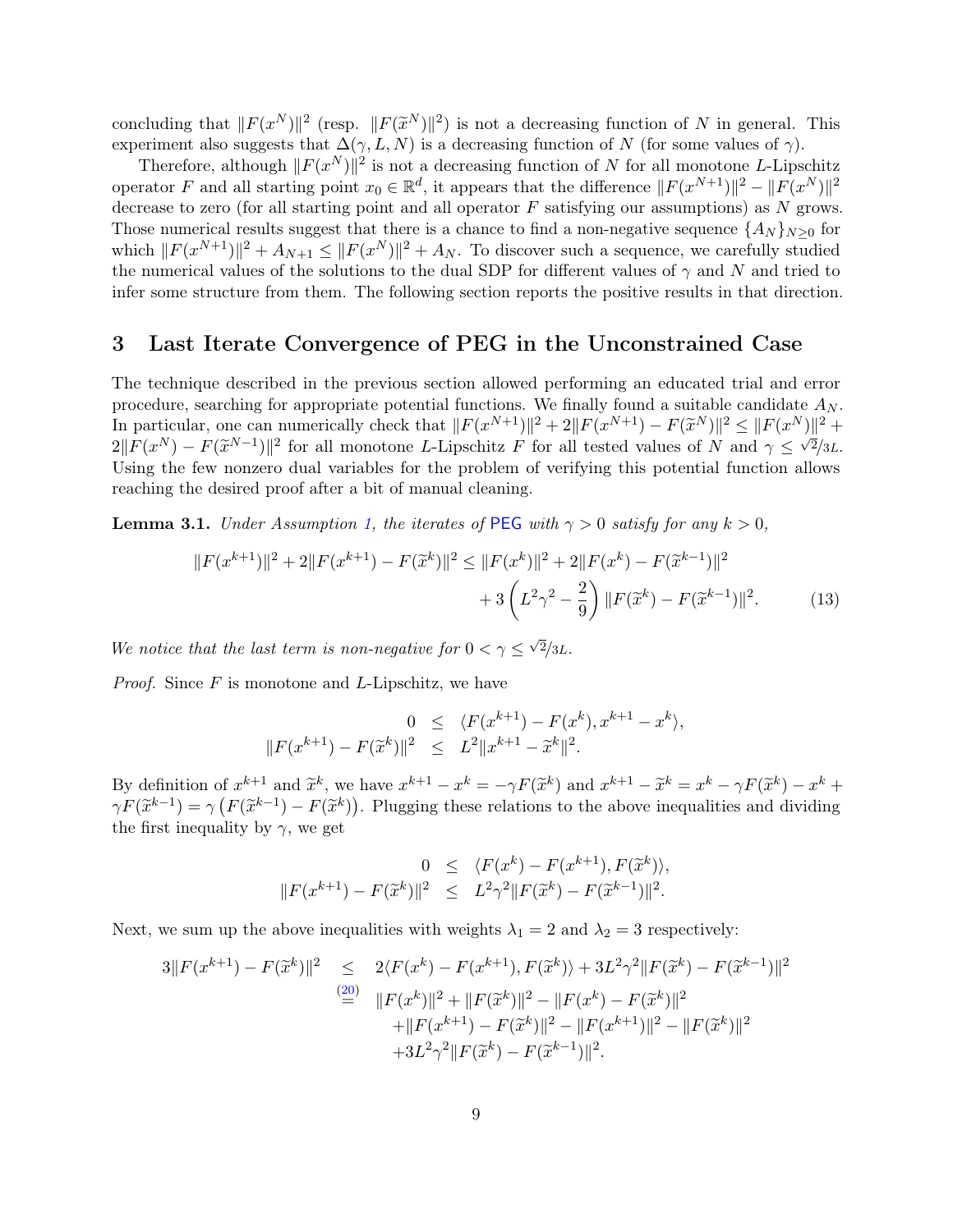Rearranging the terms, we derive

<span id="page-9-1"></span>
$$
||F(x^{k+1})||^2 + 2||F(x^{k+1}) - F(\tilde{x}^k)||^2 \le ||F(x^k)||^2 - ||F(x^k) - F(\tilde{x}^k)||^2
$$
  
+3L<sup>2</sup> $\gamma^2 ||F(\tilde{x}^k) - F(\tilde{x}^{k-1})||^2$ . (14)

To estimate the negative term from the right-hand side of the above inequality we use that  $-||a - b||$  $||b||^2 \leq \frac{(22)}{\leq} - \frac{1}{1+\alpha} ||a||^2 + \frac{1}{\alpha}$  $||b||^2 \leq \frac{(22)}{\leq} - \frac{1}{1+\alpha} ||a||^2 + \frac{1}{\alpha}$  $||b||^2 \leq \frac{(22)}{\leq} - \frac{1}{1+\alpha} ||a||^2 + \frac{1}{\alpha}$  $\frac{1}{\alpha} ||b||^2$  with  $a = F(\tilde{x}^k) - F(\tilde{x}^{k-1}), b = F(x^k) - F(\tilde{x}^{k-1})$  and  $\alpha = 1/2$ :  $-\|F(x^k) - F(\tilde{x}^k)\|^2 \leq -\frac{2}{3}$  $\frac{2}{3}||F(\widetilde{x}^{k-1}) - F(\widetilde{x}^k)||^2 + 2||F(x^k) - F(\widetilde{x}^{k-1})||^2.$ 

Plugging the above inequality in [\(14\)](#page-9-1), we obtain

$$
||F(x^{k+1})||^2 + 2||F(x^{k+1}) - F(\tilde{x}^k)||^2 \le ||F(x^k)||^2 + 2||F(x^k) - F(\tilde{x}^{k-1})||^2
$$
  
+3 $\left(L^2\gamma^2 - \frac{2}{9}\right)||F(\tilde{x}^k) - F(\tilde{x}^{k-1})||^2$ ,

which finishes the proof.

Using this lemma we then show the last-iterate convergence rate of [PEG](#page-1-0).

<span id="page-9-0"></span>**Theorem 1.** Let operator F be monotone and L-Lipschitz. Then for all  $k \geq 0$  the iterates of [PEG](#page-1-0) with  $\gamma \leq 1/3L$  satisfy  $\Phi_{k+1} \leq \Phi_k$  with  $\Phi_k$  defined as

$$
\Phi_k = \|x^k - x^*\|^2 + \frac{k + 32}{3}\gamma^2 \left( \|F(x^k)\|^2 + 2\|F(x^k) - F(\tilde{x}^{k-1})\|^2 \right). \tag{15}
$$

 $\Box$ 

In particular, for all  $N \geq 0$  and  $\gamma \leq 1/3L$  the above formula implies

$$
||F(x^N)||^2 \le \frac{3(1+32L^2\gamma^2)||x^0 - x^*||^2}{\gamma^2(N+32)}, \quad \text{Gap}_F(x^k) \le \frac{2\sqrt{41}(1+32L^2\gamma^2)||x^0 - x^*||^2}{\gamma\sqrt{3N+96}}.\tag{16}
$$

As we write before, in contrast to [Golowich et al.](#page-12-0) [\[2020a\]](#page-12-0), our results does not rely on the Lipschitzness of  $\nabla F(x)$ . Moreover, even when  $\nabla F(x)$  is assumed to be Λ-Lipschitz, our result improve upon [Golowich et al.](#page-12-0) [\[2020a\]](#page-12-0) in certain regimes. In particular, if  $\Lambda \|x^0 - x^*\| \gg L$ , which is typically the case (e.g., see Appendix B from [Gorbunov et al.](#page-12-6) [\[2021\]](#page-12-6) for the details), the constants in our upper bounds are significantly smaller and even when  $\Lambda \|x^0 - x^*\| \ll L$  our result allows for step-sizes 50 times larger with a improvement by a factor  $\approx 10^6$  in terms of convergence rate for  $||F(x^k)||^2$ .

Next, our analysis significantly differs from the previous known one from [Golowich et al.](#page-12-0) [\[2020a\]](#page-12-0). In particular, using Lipschitzness of Jacobian, [Golowich et al.](#page-12-0) [\[2020a\]](#page-12-0) derive that  $||F(\tilde{x}^N)||^2$  is not<br>much larger than  $\min_{x \in \mathbb{R}} ||F(x^k)||^2$  which instantly implies a  $O(1/N)$  lest iterate convergence much larger than  $\min_{k=0,\dots,N} ||F(x^k)||^2$ , which instantly implies a  $\mathcal{O}(1/N)$  last-iterate convergence rate after applying standard results for the best-iterate convergence of [PEG](#page-1-0). In contrast, we do not derive any connections between the best and the last iterates of [PEG](#page-1-0) and directly rely on the fact that  $||F(x^k)||^2 + 2||F(x^k) - F(\tilde{x}^{k-1})||^2$  is a decreasing function of k, i.e., on Lemma [3.1.](#page-8-1)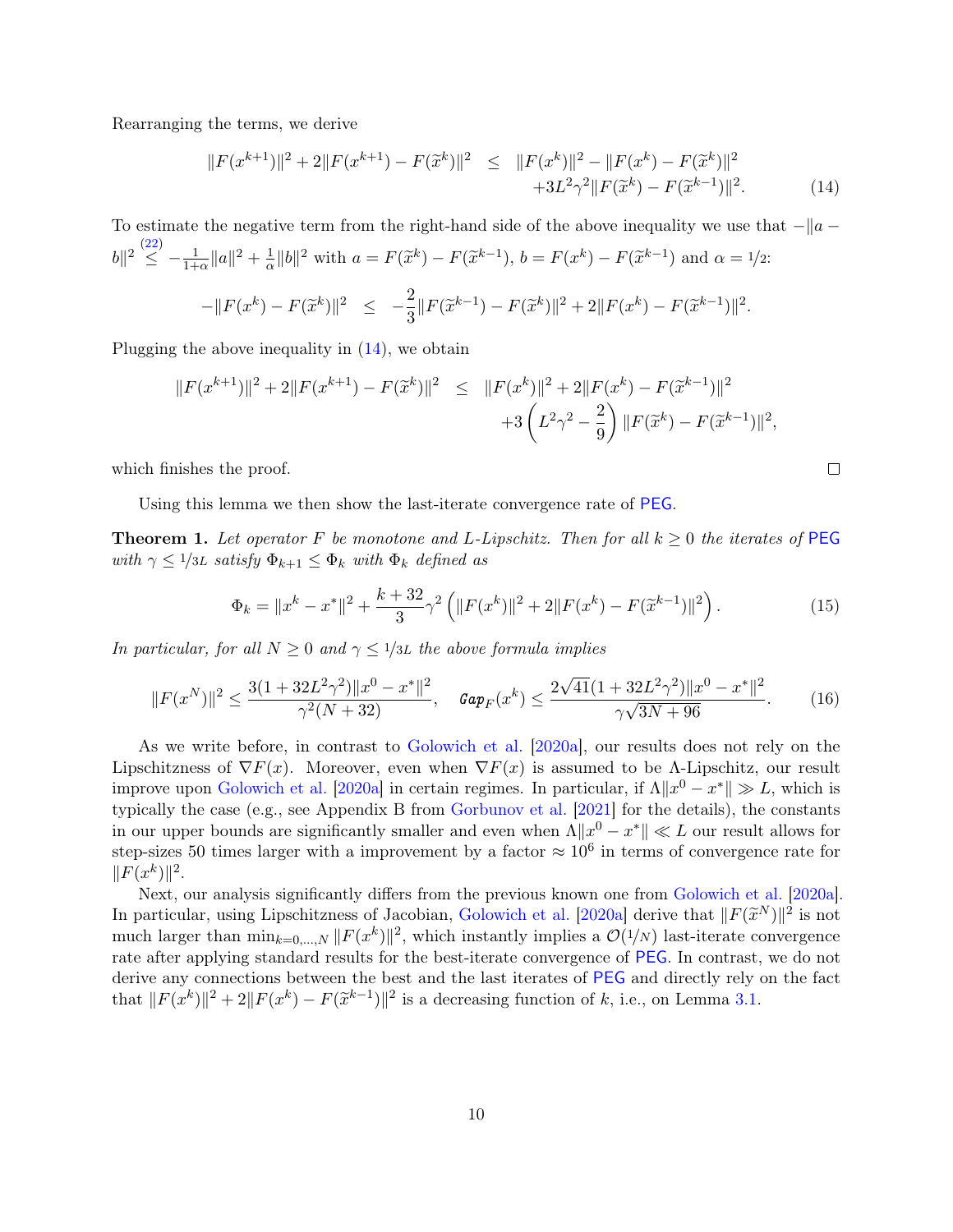#### <span id="page-10-0"></span>4 Last Iterate Convergence of PEG in the Constrained Case

In this section, we extend the last-iterate convergence rates proven in Theorem [1](#page-9-0) to the constrained case. Such an extension is not straightforward because the convergence criterion considered in the unconstrained case cannot be used anymore in the constrained case. That is, Lemma [3.1](#page-8-1) is not valid anymore and cannot be easily adapted to the constrained case: norm of the operator  $||F(x^k)||$  does not necessarily converge to zero since  $F(x^*) \neq 0$  in general. However, to find new potential function we used the same techniques as in the unconstrained case. This search led us to the following result.

<span id="page-10-3"></span>**Lemma 4.1.** Under Assumption [1,](#page-1-2) the iterates of [Proj-PEG](#page-1-0) with  $\gamma > 0$  satisfy for any  $k > 0$ ,

$$
\Psi_{k+1} \le \Psi_k - \left(1 - 5L^2 \gamma^2\right) \|x^{k+1} - \tilde{x}^k\|^2 - \gamma^2 \|F(x^{k+1}) - F(\tilde{x}^k)\|^2,
$$
\n
$$
|x^k - x^{k-1}\|^2 + \|x^k - x^{k-1} - 2\gamma (F(x^k) - F(\tilde{x}^{k-1}))\|^2.
$$
\n
$$
(17)
$$

where  $\Psi_k = ||x$  $k - x$ <sup>k</sup>−1k  $+$   $+$   $+$  $k - x$  $k-1-2\gamma(F(x^k)-F(\widetilde{x}))$  $))$ 

Proof sketch. Numerically we discovered that to prove this result it is sufficient to sum up constraints corresponding to the monotonicity at  $(x^k, x^{k+1})$ , Lipschitzness at  $(x^{k+1}, \tilde{x}^k)$ , and projections<br>proportions for the pairs  $(x^{k+1}, x^k)$ ,  $(x^k, x^{k+1})$ ,  $(x^k, \tilde{x}^k)$ ,  $(\tilde{x}^k, x^{k+1})$ , with weights  $4\alpha$ ,  $5$ properties<sup>[7](#page-10-2)</sup> for the pairs  $(x^{k+1}, x^k)$ ,  $(x^k, x^{k+1})$ ,  $(x^k, \tilde{x}^k)$ ,  $(\tilde{x}^k, x^{k+1})$ , with weights  $4\gamma, 5\gamma^2, 4, 2, 2, 2$  respectively. After that, it remains to rearrange the terms and apply standard inequalities from Appendix [A](#page-15-1) to derive the result. See the detailed proof in Appendix [C.](#page-18-0)  $\Box$ 

This lemma is critically different from Lemma [3.1](#page-8-1) since in the unconstrained case the potential from Lemma [4.1](#page-10-3) reduces to  $\Psi_k = ||F(\tilde{x}^{k-1})||^2 + ||F(\tilde{x}^{k-1}) - 2\gamma(F(x^k) - F(\tilde{x}^{k-1}))||^2$ . Moreover, as one can see from the next result, using the potential from Lemma [4.1,](#page-10-3) we obtain the proof valid for slightly smaller stepsize than in the unconstrained case (see also Appendix [D](#page-23-0) for the numerical verification of the rate).

<span id="page-10-1"></span>**Theorem 2.** Under Assumption [1,](#page-1-2) the iterates of [Proj-PEG](#page-1-0) with  $\gamma \leq 1/4L$  satisfy  $\Phi_{k+1} \leq \Phi_k$ ,  $k \geq 2$ with  $\Phi_k$  defined as

$$
\Phi_k = \|x^k - x^*\|^2 + \frac{1}{16}\|\tilde{x}^{k-1} - \tilde{x}^{k-2}\|^2 + \frac{3k+32}{24}\Psi_k,
$$
\n(18)

where  $\Psi_k = \|x^k - x^{k-1}\|^2 + \|x^k - x^{k-1} - 2\gamma(F(x^k) - F(\tilde{x}^{k-1}))\|^2$ . In particular, it implies √

$$
||x^N - x^{N-1}||^2 \le \frac{24H_{0,\gamma}^2}{3N + 32}, \quad \text{Gap}_F(x^N) \le \frac{8\sqrt{3}H_{0,\gamma} \cdot H_0}{\gamma\sqrt{3N + 32}}, \quad \forall N \ge 2,
$$
\n<sup>(19)</sup>

where  $H_{0,\gamma}$ ,  $H_0 > 0$  are such that  $H_{0,\gamma}^2 = 2(1 + 3\gamma^2 L^2 + 4\gamma^4 L^4) ||x^0 - x^*||^2 + (\frac{41}{12} + \frac{19}{3})$  $\frac{19}{3}\gamma^2 L^2$   $\gamma^2 \|F(x^0)\|^2$ ,  $H_0^2 = 3||x^0 - x^*||^2 + \frac{1}{30L^2}||F(x^0)||^2.$ 

This result extends last-iterate convergence of [Proj-PEG](#page-1-0) to the constrained case. The closest result in the literature is [Cai et al.](#page-11-1) [\[2022,](#page-11-1) Theorem 3] that gives a last-iterate convergence result for EG in terms of the tangent residual and gap function. Moreover, we show a  $\mathcal{O}(1/N)$  last-iterate convergence result for the residuals, which is stronger than the result in [Cai et al.](#page-11-1) [\[2022,](#page-11-1) Theorem 3]. Moreover, our results justify that higher-order SOS programs (with polynomials of degree larger than 2) used by [Cai et al.](#page-11-1) [\[2022\]](#page-11-1) are not required to derive tight last-iterate convergence results for ([Proj-PEG](#page-1-0)). We believe that this is the case for other EG-like methods and similar rates could be proven for the residuals of these methods as well (see Appendix [D](#page-23-0) for preliminary results supporting this claim).

<span id="page-10-2"></span><sup>&</sup>lt;sup>7</sup>By projection property for the pair  $(x_+, y)$ , where  $x_+ = \text{proj}[x]$ ,  $y \in \mathcal{X}$ , we mean  $\langle x - x_+, y - x_+ \rangle \leq 0$ .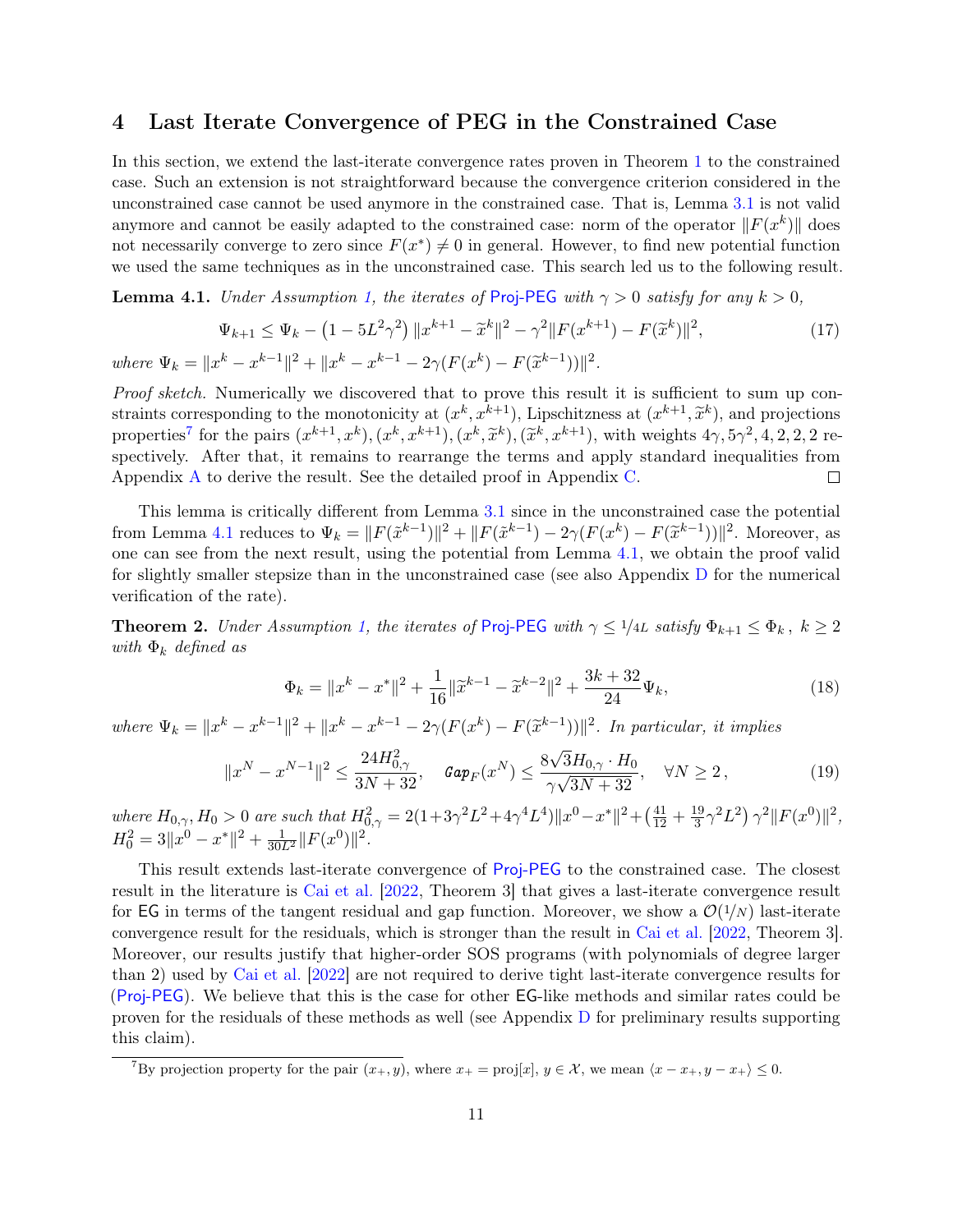### <span id="page-11-2"></span>5 Discussion

In this work, we leveraged the performance estimation problem framework to show the last-iterate convergence of [PEG](#page-1-0) of monotone and Lipschitz operators both in the constrained and unconstrained cases. These results answer some important questions that remained open until now in the variational inequality literature showcasing the appealing properties of extrapolation-based methods. However, important open questions remains such as last-iterate convergence rates for stochastic methods for monotone and Lipschitz variational inequalities or a better understanding of the dynamics in non-monotone cases that occur in machine learning applications.

## Acknowledgments

This work was partially supported by a grant for research centers in the field of artificial intelligence, provided by the Analytical Center for the Government of the Russian Federation in accordance with the subsidy agreement (agreement identifier  $000000D730321P5Q0002$ ) and the agreement with the Moscow Institute of Physics and Technology dated November 1, 2021 No. 70-2021-00138. A. Taylor acknowledges support from the French "Agence Nationale de la Recherche" as part of the "Investissements d'avenir" program, reference ANR-19-P3IA-0001 (PRAIRIE 3IA Institute), as well as support from the European Research Council (grant SEQUOIA 724063).

## References

- <span id="page-11-4"></span>J. Abernethy, K. A. Lai, and A. Wibisono. Last-iterate convergence rates for min-max optimization. arXiv preprint arXiv:1906.02027, 2019.
- <span id="page-11-5"></span>W. Azizian, I. Mitliagkas, S. Lacoste-Julien, and G. Gidel. A tight and unified analysis of gradientbased methods for a whole spectrum of differentiable games. In International Conference on Artificial Intelligence and Statistics, pages 2863–2873. PMLR, 2020a.
- <span id="page-11-6"></span>W. Azizian, D. Scieur, I. Mitliagkas, S. Lacoste-Julien, and G. Gidel. Accelerating smooth games by manipulating spectral shapes. In International Conference on Artificial Intelligence and Statistics. PMLR, 2020b.
- <span id="page-11-0"></span>A. Ben-Tal, L. El Ghaoui, and A. Nemirovski. Robust optimization. Princeton university press, 2009.
- <span id="page-11-1"></span>Y. Cai, A. Oikonomou, and W. Zheng. Tight last-iterate convergence of the extragradient method for constrained monotone variational inequalities.  $arXiv$  preprint  $arXiv:2204.09228$  version 1, 2022.
- <span id="page-11-3"></span>C. Daskalakis, A. Ilyas, V. Syrgkanis, and H. Zeng. Training gans with optimism. In International Conference on Learning Representations, 2018.
- <span id="page-11-8"></span>E. De Klerk, F. Glineur, and A. B. Taylor. On the worst-case complexity of the gradient method with exact line search for smooth strongly convex functions. *Optimization Letters*, 11(7):1185–1199, 2017.
- <span id="page-11-7"></span>J. Diakonikolas. Halpern iteration for near-optimal and parameter-free monotone inclusion and strong solutions to variational inequalities. In Conference on Learning Theory. PMLR, 2020.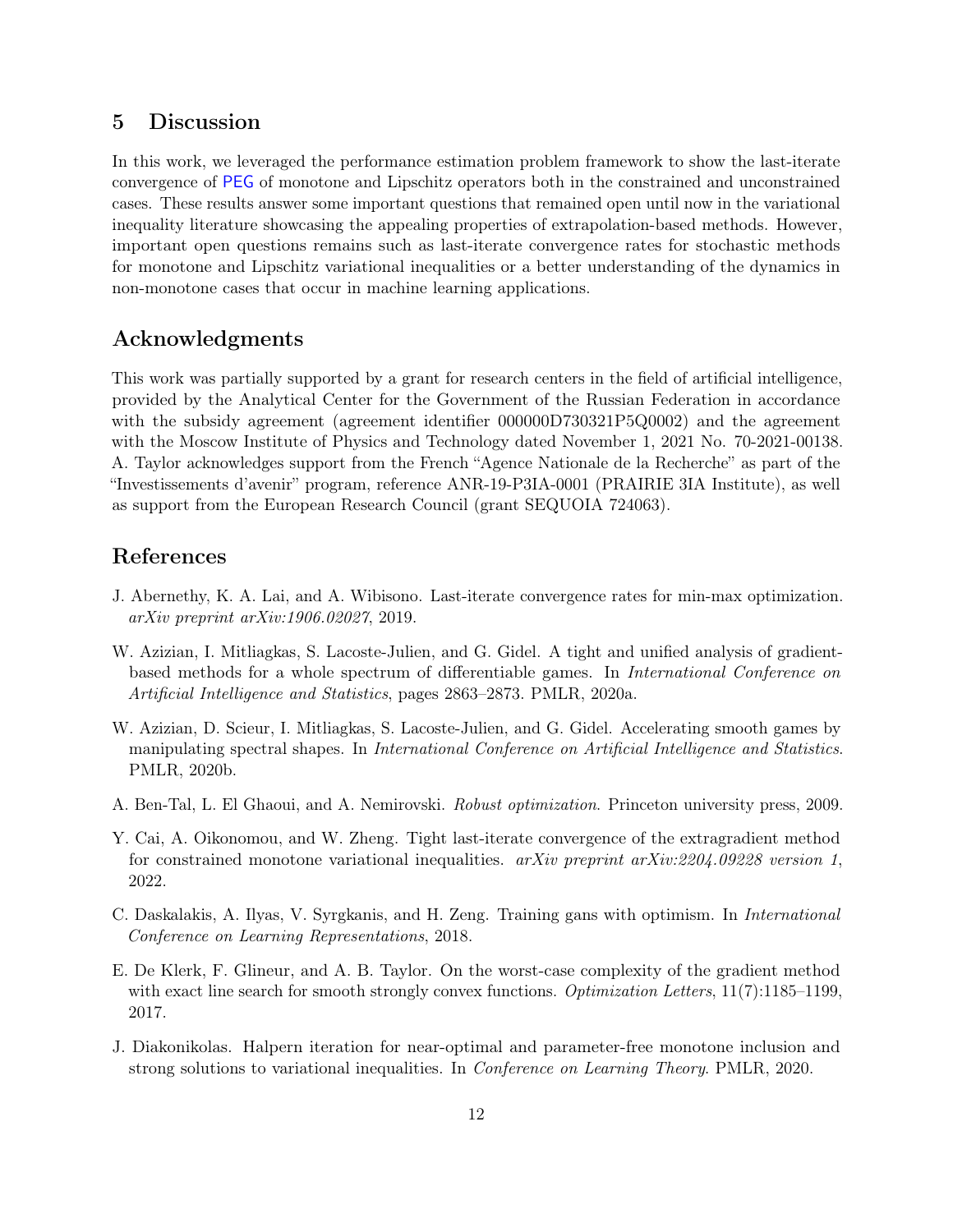- <span id="page-12-7"></span>Y. Drori and M. Teboulle. Performance of first-order methods for smooth convex minimization: a novel approach. Mathematical Programming, 145(1):451–482, 2014.
- <span id="page-12-4"></span>F. Facchinei and J.-S. Pang. Finite-dimensional variational inequalities and complementarity problems. Springer, 2003.
- <span id="page-12-11"></span>G. Gidel, H. Berard, P. Vincent, and S. Lacoste-Julien. A variational inequality perspective on generative adversarial nets. In ICLR, 2019a.
- <span id="page-12-12"></span>G. Gidel, R. A. Hemmat, M. Pezeshki, R. Le Priol, G. Huang, S. Lacoste-Julien, and I. Mitliagkas. Negative momentum for improved game dynamics. In The 22nd International Conference on Artificial Intelligence and Statistics, pages 1802–1811. PMLR, 2019b.
- <span id="page-12-0"></span>N. Golowich, S. Pattathil, and C. Daskalakis. Tight last-iterate convergence rates for no-regret learning in multi-player games. arXiv preprint arXiv:2010.13724, 2020a.
- <span id="page-12-10"></span>N. Golowich, S. Pattathil, C. Daskalakis, and A. Ozdaglar. Last iterate is slower than averaged iterate in smooth convex-concave saddle point problems. In Conference on Learning Theory, pages 1758–1784. PMLR, 2020b.
- <span id="page-12-2"></span>I. Goodfellow, J. Pouget-Abadie, M. Mirza, B. Xu, D. Warde-Farley, S. Ozair, A. Courville, and Y. Bengio. Generative adversarial nets. Advances in neural information processing systems, 27, 2014.
- <span id="page-12-3"></span>I. J. Goodfellow, J. Shlens, and C. Szegedy. Explaining and harnessing adversarial examples. ICLR 2015, 2015.
- <span id="page-12-6"></span>E. Gorbunov, N. Loizou, and G. Gidel. Extragradient method:  $O(1/k)$  last-iterate convergence for monotone variational inequalities and connections with cocoercivity. arXiv preprint arXiv:2110.04261, 2021.
- <span id="page-12-8"></span>B. Goujaud, C. Moucer, F. Glineur, J. Hendrickx, A. Taylor, and A. Dieuleveut. Pepit: computerassisted worst-case analyses of first-order optimization methods in python. *arXiv preprint* arXiv:2201.04040, 2022.
- <span id="page-12-13"></span>B. Halpern. Fixed points of nonexpanding maps. Bulletin of the American Mathematical Society, 1967.
- <span id="page-12-1"></span>M. Hast, K. J. Åström, B. Bernhardsson, and S. Boyd. Pid design by convex-concave optimization. In 2013 European Control Conference (ECC), pages 4460–4465. IEEE, 2013.
- <span id="page-12-14"></span>D. Henrion, S. Naldi, and M. S. El Din. Exact algorithms for linear matrix inequalities. SIAM Journal on Optimization, 26(4):2512–2539, 2016.
- <span id="page-12-9"></span>Y.-G. Hsieh, F. Iutzeler, J. Malick, and P. Mertikopoulos. On the convergence of single-call stochastic extra-gradient methods. Advances in Neural Information Processing Systems, 32:6938–6948, 2019.
- <span id="page-12-5"></span>G. M. Korpelevich. The extragradient method for finding saddle points and other problems. Matecon, 12:747–756, 1976.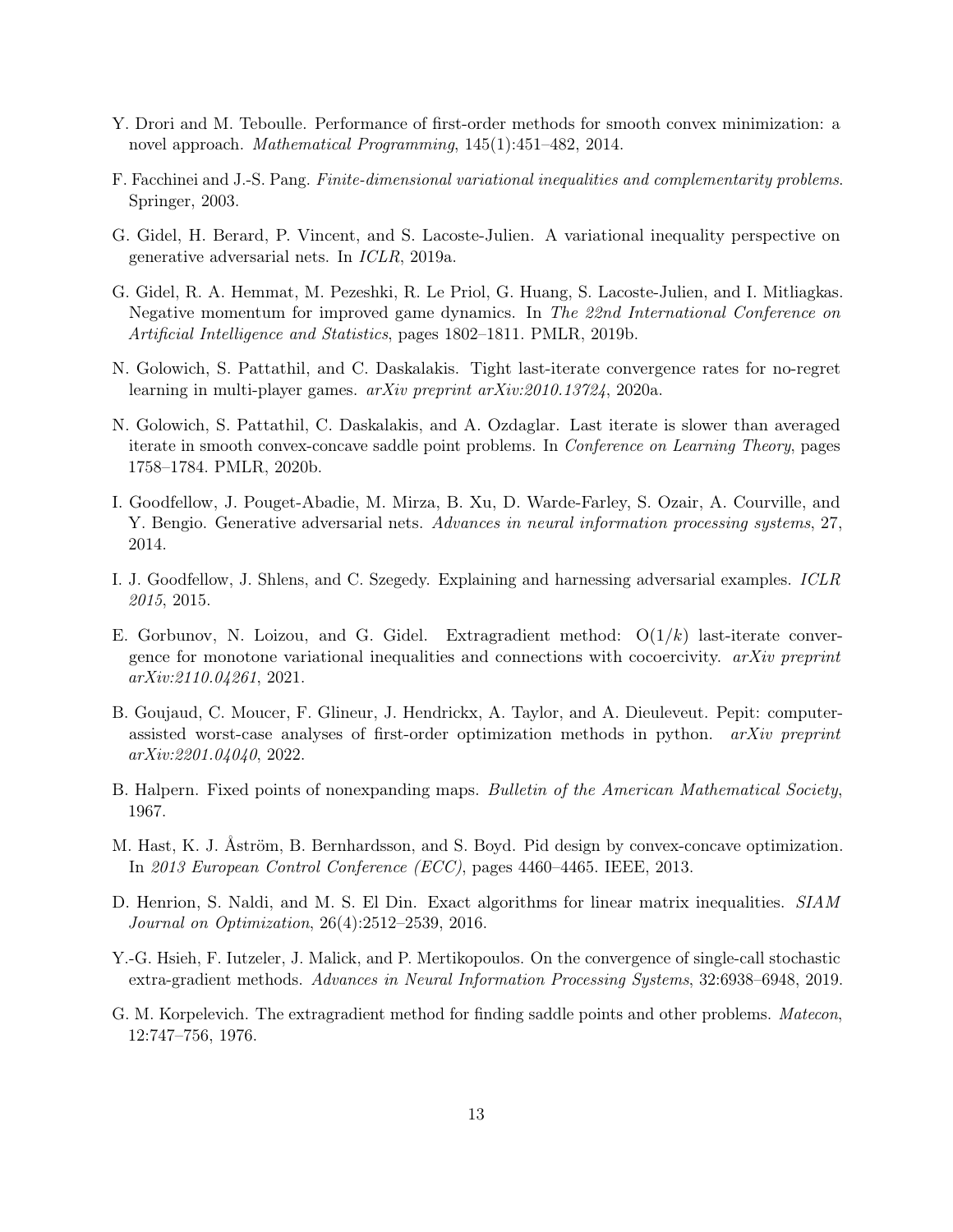- <span id="page-13-5"></span>J. B. Lasserre. Global optimization with polynomials and the problem of moments. SIAM Journal on optimization, 2001.
- <span id="page-13-11"></span>S. Lee and D. Kim. Fast extra gradient methods for smooth structured nonconvex-nonconcave minimax problems. Advances in Neural Information Processing Systems, 34, 2021.
- <span id="page-13-8"></span>T. Liang and J. Stokes. Interaction matters: A note on non-asymptotic local convergence of generative adversarial networks. In The 22nd International Conference on Artificial Intelligence and Statistics, pages 907–915. PMLR, 2019.
- <span id="page-13-6"></span>J. Lofberg. Yalmip: A toolbox for modeling and optimization in matlab. In 2004 IEEE international conference on robotics and automation (IEEE Cat. No. 04CH37508), pages 284–289. IEEE, 2004.
- <span id="page-13-1"></span>A. Madry, A. Makelov, L. Schmidt, D. Tsipras, and A. Vladu. Towards deep learning models resistant to adversarial attacks. ICLR 2018, 2018.
- <span id="page-13-9"></span>A. Mokhtari, A. Ozdaglar, and S. Pattathil. Proximal point approximations achieving a convergence rate of  $O(1/k)$  for smooth convex-concave saddle point problems: Optimistic gradient and extragradient methods. arXiv preprint arXiv:1906.01115, 2019.
- <span id="page-13-14"></span>A. Mosek. The MOSEK optimization software, 2010. URL <http://www.mosek.com>.
- <span id="page-13-3"></span>Y. Nesterov. Squared functional systems and optimization problems. In *High performance optimiza*tion, pages 405–440. Springer, 2000.
- <span id="page-13-7"></span>Y. Nesterov. Dual extrapolation and its applications to solving variational inequalities and related problems. Mathematical Programming, 109(2):319–344, 2007.
- <span id="page-13-4"></span>P. A. Parrilo. Structured semidefinite programs and semialgebraic geometry methods in robustness and optimization. California Institute of Technology, 2000.
- <span id="page-13-10"></span>W. Peng, Y.-H. Dai, H. Zhang, and L. Cheng. Training gans with centripetal acceleration. Optimization Methods and Software, 35(5):955–973, 2020.
- <span id="page-13-0"></span>L. D. Popov. A modification of the arrow-hurwicz method for search of saddle points. Mathematical notes of the Academy of Sciences of the USSR, 28(5):845–848, 1980.
- <span id="page-13-12"></span>E. K. Ryu, A. B. Taylor, C. Bergeling, and P. Giselsson. Operator splitting performance estimation: Tight contraction factors and optimal parameter selection. SIAM Journal on Optimization, 30(3): 2251–2271, 2020.
- <span id="page-13-2"></span>N. Z. Shor. An approach to obtaining global extremums in polynomial mathematical programming problems. Cybernetics, 1987.
- <span id="page-13-15"></span>J. F. Sturm. Using sedumi 1.02, a MATLAB toolbox for optimization over symmetric cones. Optimization Methods and Software, 11(1-4):625–653, 1999. doi: 10.1080/10556789908805766. URL <https://doi.org/10.1080/10556789908805766>.
- <span id="page-13-13"></span>A. B. Taylor, J. M. Hendrickx, and F. Glineur. Exact worst-case performance of first-order methods for composite convex optimization. SIAM Journal on Optimization, 27(3):1283–1313, Jan 2017a. ISSN 1095-7189.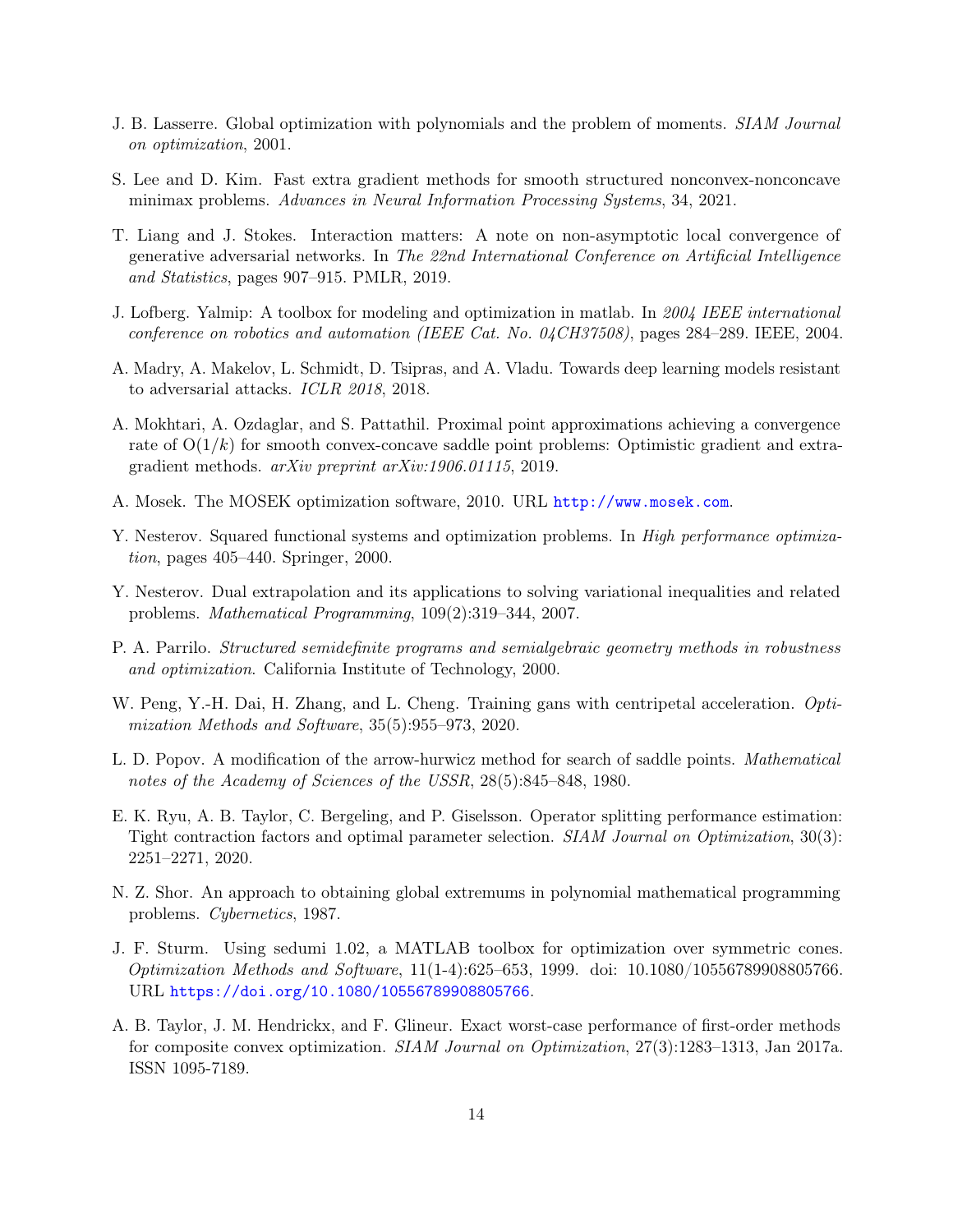- <span id="page-14-1"></span>A. B. Taylor, J. M. Hendrickx, and F. Glineur. Performance estimation toolbox (pesto): automated worst-case analysis of first-order optimization methods. In 2017 IEEE 56th Annual Conference on Decision and Control (CDC), pages 1278–1283. IEEE, 2017b.
- <span id="page-14-0"></span>A. B. Taylor, J. M. Hendrickx, and F. Glineur. Smooth strongly convex interpolation and exact worst-case performance of first-order methods. Mathematical Programming, 161(1):307–345, 2017c.
- <span id="page-14-2"></span>P. Tseng. On linear convergence of iterative methods for the variational inequality problem. Journal of Computational and Applied Mathematics, 60(1-2):237–252, 1995.
- <span id="page-14-4"></span>T. Yoon and E. K. Ryu. Accelerated algorithms for smooth convex-concave minimax problems with  $O(1/k^2)$  rate on squared gradient norm. In International Conference on Machine Learning, pages 12098–12109. PMLR, 2021.
- <span id="page-14-3"></span>G. Zhang and Y. Yu. Convergence of gradient methods on bilinear zero-sum games. In International Conference on Learning Representations, 2020.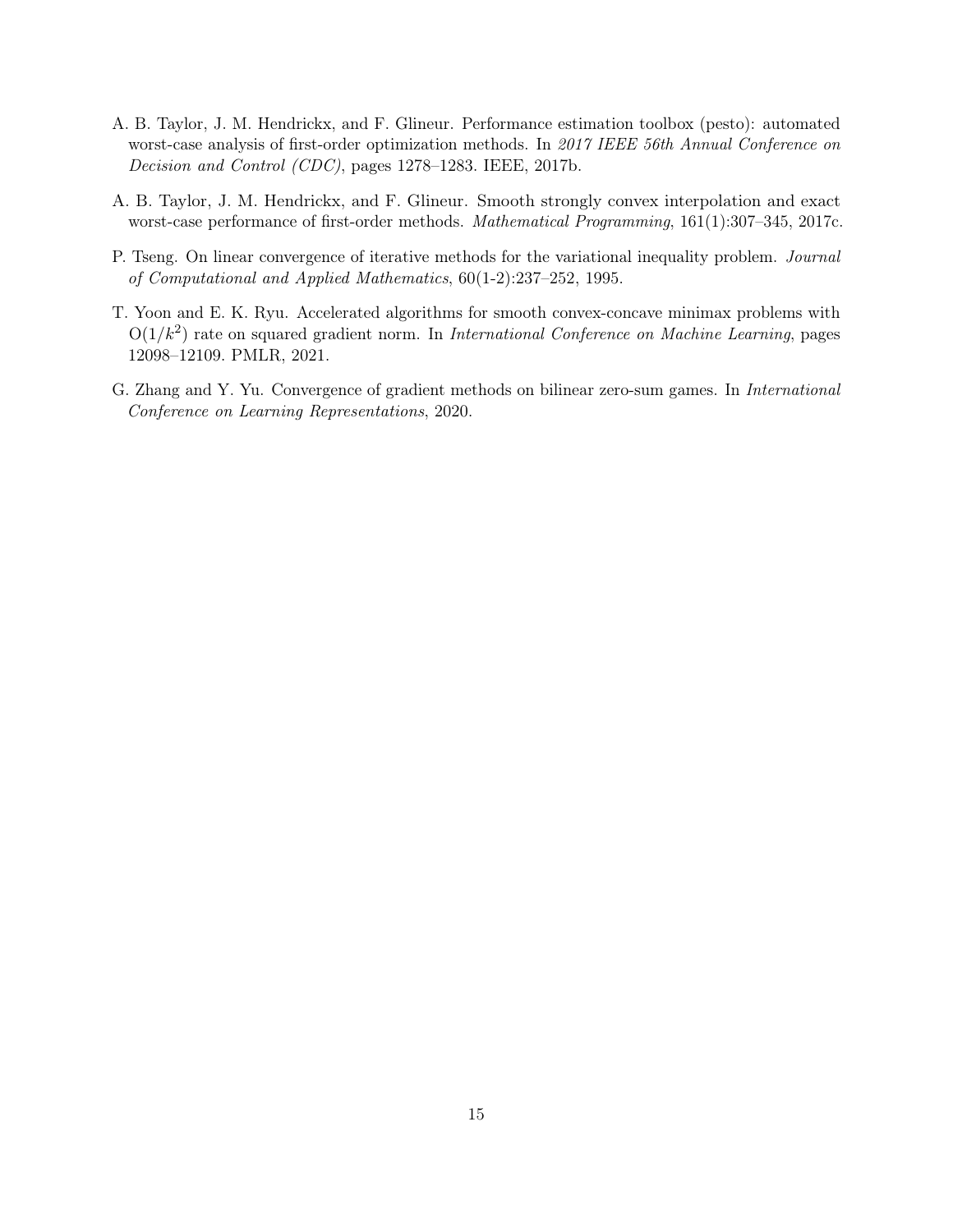# <span id="page-15-1"></span>A Useful Facts

**Standard inequalities.** For all  $a, b \in \mathbb{R}^d$  and  $\alpha > 0$  the following relations hold:

<span id="page-15-0"></span>
$$
2\langle a, b \rangle = ||a||^2 + ||b||^2 - ||a - b||^2, \tag{20}
$$

$$
||a+b||^2 \le (1+\alpha)||a||^2 + (1+\alpha^{-1})||b||^2,
$$
\n(21)

$$
-\|a - b\|^2 \le -\frac{1}{1+\alpha} \|a\|^2 + \frac{1}{\alpha} \|b\|^2.
$$
 (22)

Auxiliary results. In the analysis of [Proj-PEG](#page-1-0), we use two lemmas from [Gidel et al.](#page-12-11) [\[2019a\]](#page-12-11).

<span id="page-15-2"></span>Lemma A.1 (Lemma 5 from [Gidel et al.](#page-12-11) [\[2019a\]](#page-12-11)). Let operator F be monotone and L-Lipschitz. Then for all  $k \geq 1$  the iterates of [Proj-PEG](#page-1-0) with  $\gamma > 0$  satisfy

$$
2\gamma \langle F(\tilde{x}^k), \tilde{x}^k - x^* \rangle \le ||x^k - x^*||^2 - ||x^{k+1} - x^*||^2 - ||\tilde{x}^k - x^k||^2 + \gamma^2 L^2 ||\tilde{x}^k - \tilde{x}^{k-1}||^2. \tag{23}
$$

<span id="page-15-3"></span>Lemma A.2 (Lemma 6 from [Gidel et al.](#page-12-11) [\[2019a\]](#page-12-11)). Let operator F be monotone and L-Lipschitz. Then for all  $k \geq 2$  the iterates of [Proj-PEG](#page-1-0) with  $\gamma > 0$  satisfy

$$
\|\tilde{x}^{k} - \tilde{x}^{k-1}\|^2 \le 4\|\tilde{x}^{k} - x^k\|^2 + 4\gamma^2 L^2 \|\tilde{x}^{k-1} - \tilde{x}^{k-2}\|^2 - \|\tilde{x}^{k} - \tilde{x}^{k-1}\|^2. \tag{24}
$$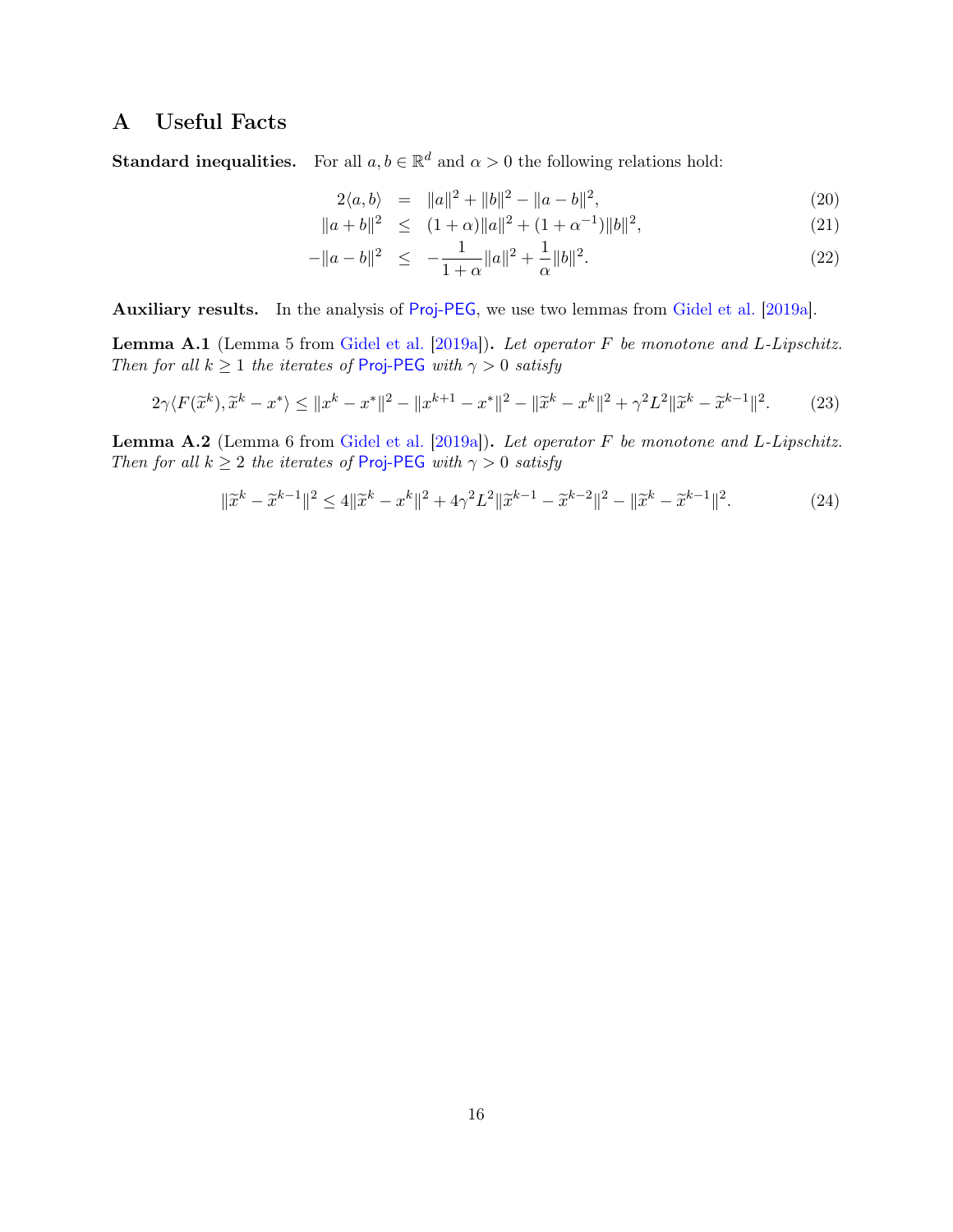# B Proof of Theorem [1](#page-9-0)

Let us first recall Theorem [1.](#page-9-0)

**Theorem [1.](#page-9-0)** Let operator F be monotone and L-Lipschitz. Then for all  $k \geq 0$  the iterates of [PEG](#page-1-0) with  $\gamma \leq 1/3L$  satisfy  $\Phi_{k+1} \leq \Phi_k$  with  $\Phi_k$  defined as

<span id="page-16-1"></span><span id="page-16-0"></span>
$$
\Phi_k = \|x^k - x^*\|^2 + \frac{k + 32}{3}\gamma^2 \left( \|F(x^k)\|^2 + 2\|F(x^k) - F(\tilde{x}^{k-1})\|^2 \right). \tag{25}
$$

In particular, for all  $N \geq 0$  and  $\gamma \leq 1/3L$  the above formula implies

$$
||F(x^N)||^2 \le \frac{3(1+32L^2\gamma^2)||x^0 - x^*||^2}{\gamma^2(N+32)}, \quad \text{Gap}_F(x^k) \le \frac{2\sqrt{41}(1+32L^2\gamma^2)||x^0 - x^*||^2}{\gamma\sqrt{3N+96}}.\tag{26}
$$

*Proof.* We start with the upper bound for  $||x^{k+1} - x^*||^2$ :

$$
||x^{k+1} - x^*||^2 = ||x^k - x^* - \gamma F(\tilde{x}^k)||^2
$$
  
=  $||x^k - x^*||^2 - 2\gamma\langle x^k - x^*, F(\tilde{x}^k) \rangle + \gamma^2 ||F(\tilde{x}^k)||^2$   
=  $||x^k - x^*||^2 - 2\gamma\langle \tilde{x}^k - x^*, F(\tilde{x}^k) \rangle - 2\gamma\langle x^k - \tilde{x}^k, F(\tilde{x}^k) \rangle + \gamma^2 ||F(\tilde{x}^k)||^2.$ 

Since F is monotone, we have  $\langle \tilde{x}^k - x^*, F(\tilde{x}^k) \rangle \ge 0$ . Moreover, the update rule for **[PEG](#page-1-0)** implies  $\langle x^k - \tilde{x}^k \rangle = \gamma(E(\tilde{x}^{k-1}) - E(\tilde{x}^{k}) \rangle$ . Leing these relations, we continue our derivation as  $\langle x^k - \tilde{x}^k, F(\tilde{x}^k) \rangle = \gamma \langle F(\tilde{x}^{k-1}), F(\tilde{x}^k) \rangle$ . Using these relations, we continue our derivation as

$$
||x^{k+1} - x^*||^2 \le ||x^k - x^*||^2 - 2\gamma^2 \langle F(\tilde{x}^{k-1}), F(\tilde{x}^k) \rangle + \gamma^2 ||F(\tilde{x}^k)||^2
$$
  
= 
$$
||x^k - x^*||^2 + \gamma^2 ||F(\tilde{x}^{k-1}) - F(\tilde{x}^k)||^2 - \gamma^2 ||F(\tilde{x}^{k-1})||^2.
$$

Next, we sum up the above inequality with  $((k+33)\gamma^2/3)$ -multiple of  $(13)$  and use the definition of  $\Phi_k$ from  $(25)$ :

$$
\Phi_{k+1} \leq \|x^{k} - x^{*}\|^{2} + \gamma^{2} \|F(\tilde{x}^{k-1}) - F(\tilde{x}^{k})\|^{2} - \gamma^{2} \|F(\tilde{x}^{k-1})\|^{2} \n+ \frac{(k+33)\gamma^{2}}{3} \left( \|F(x^{k})\|^{2} + 2\|F(x^{k}) - F(\tilde{x}^{k-1})\|^{2} \right) \n+ (k+33)\gamma^{2} \left( L^{2}\gamma^{2} - \frac{2}{9} \right) \|F(\tilde{x}^{k}) - F(\tilde{x}^{k-1})\|^{2} \n\gamma \leq 1/3L \Phi_{k} + \frac{\gamma^{2}}{3} \left( \|F(x^{k})\|^{2} + 2\|F(x^{k}) - F(\tilde{x}^{k-1})\|^{2} \right) - \gamma^{2} \|F(\tilde{x}^{k-1})\|^{2} \n+ \gamma^{2} \left( 1 - \frac{k+33}{9} \right) \|F(\tilde{x}^{k}) - F(\tilde{x}^{k-1})\|^{2}.
$$

Applying  $||F(x^k)||^2 \le 2||F(\tilde{x}^{k-1})||^2 + 2||F(x^k) - F(\tilde{x}^{k-1})||^2$  and then  $||F(x^k) - F(\tilde{x}^{k-1})||^2 \le 2||F(x^k) F(\widetilde{x}^k) \|^2 + 2\|F(\widetilde{x}^k) - F(\widetilde{x}^{k-1})\|^2 \leq 2L^2 \|x^k - \widetilde{x}^k\|^2 + 2\|F(\widetilde{x}^k) - F(\widetilde{x}^{k-1})\|^2 = 2L^2\gamma^2 \|F(\widetilde{x}^{k-1})\|^2 +$  $2\|F(\tilde{x}^k) - F(\tilde{x}^{k-1})\|^2 \le \frac{2}{9}$  $\frac{2}{9} ||F(\tilde{x}^{k-1})||^2 + 2||F(\tilde{x}^k) - F(\tilde{x}^{k-1})||^2$ , we derive

$$
\Phi_{k+1} \leq \Phi_k + \frac{8}{3}\gamma^2 \|F(x^k) - F(\tilde{x}^{k-1})\|^2 - \frac{\gamma^2}{3} \|F(\tilde{x}^{k-1})\|^2 \n+ \gamma^2 \left(1 - \frac{k+33}{9}\right) \|F(\tilde{x}^k) - F(\tilde{x}^{k-1})\|^2 \n\leq \Phi_k + \gamma^2 \left(\frac{8}{27} - \frac{1}{3}\right) \|F(\tilde{x}^{k-1})\|^2 + \gamma^2 \left(\frac{11}{3} - \frac{k+33}{9}\right) \|F(\tilde{x}^k) - F(\tilde{x}^{k-1})\|^2 \n\leq \Phi_k,
$$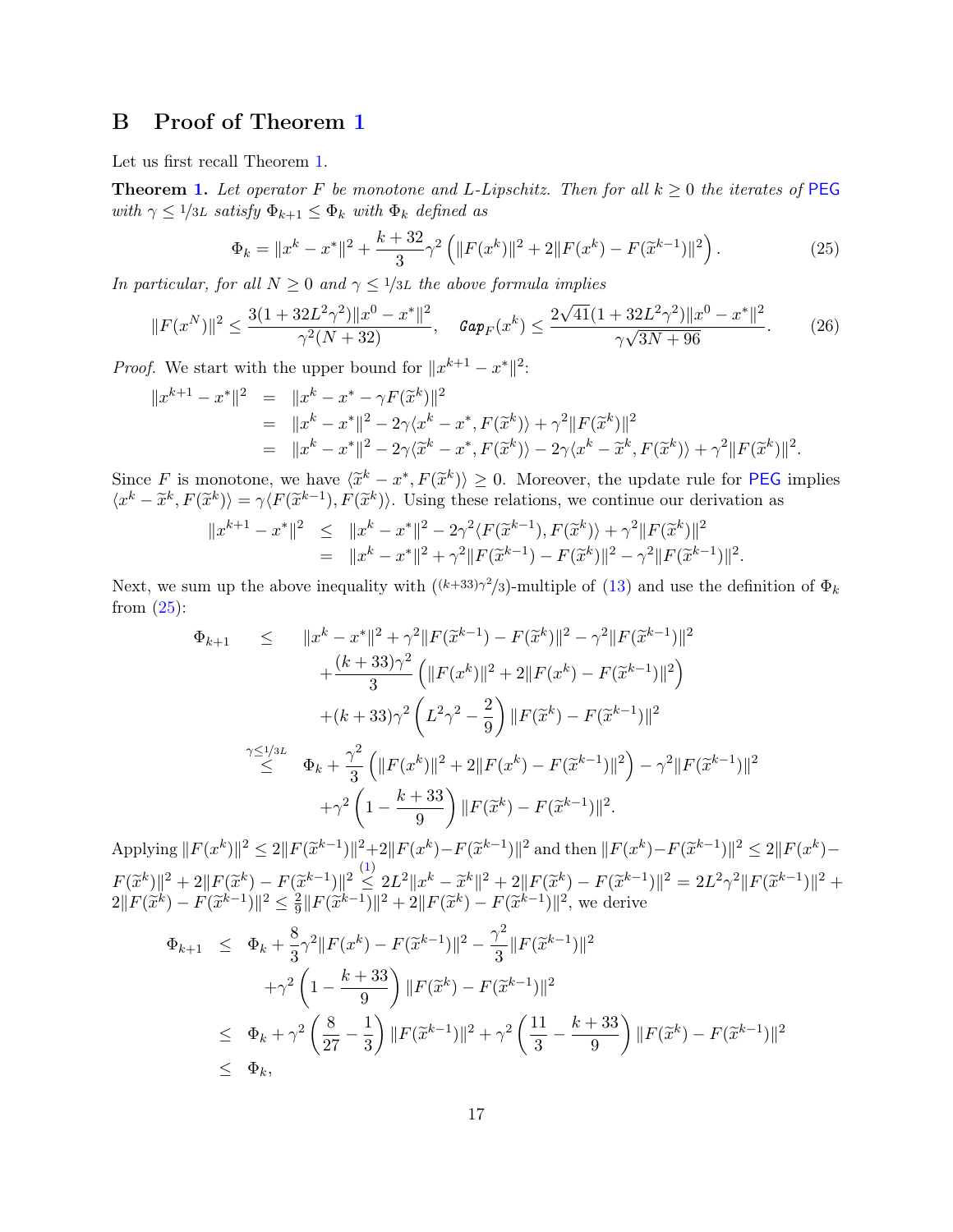where in the last step we use  $k \geq 0$ . In other words, we proved that  $\Phi_k$  defined in [\(25\)](#page-16-0) is a potential for ([PEG](#page-1-0)). In particular,  $\Phi_k \le \Phi_{k-1} \le \ldots \le \Phi_0 = \|x^0 - x^*\|^2 + 32\gamma^2 \|F(x^0)\|^2 \le (1 + 32L^2\gamma^2) \|x^0 - x^*\|^2$ (here we use our convention:  $F(\tilde{x}^{-1}) = 0$ ) and all terms in  $\Phi_k$  are non-negative. These facts imply that for all  $k > 0$ that for all  $k \geq 0$ 

<span id="page-17-0"></span>
$$
||F(x^k)||^2 \le \frac{3}{\gamma^2(k+32)} \Phi_k \le \frac{3(1+32L^2\gamma^2)||x^0 - x^*||^2}{\gamma^2(k+32)},
$$
\n(27)

$$
||x^{k} - x^{*}||^{2} \leq \Phi_{k} \leq (1 + 32L^{2}\gamma^{2})||x^{0} - x^{*}||^{2}.
$$
\n(28)

That is, we obtained the first part of [\(26\)](#page-16-1). The second part of [\(26\)](#page-16-1) follows from the monotonicity of  $F$  and the above inequalities:

$$
Gap_F(x^k) = \max_{y \in \mathbb{R}^d : \|y - x^*\| \le \frac{\sqrt{41}}{3} \|x^0 - x^*\|}
$$
  
\n(1)  
\n
$$
\le \max_{y \in \mathbb{R}^d : \|y - x^*\| \le \frac{\sqrt{41}}{3} \|x^0 - x^*\|}
$$
  
\n
$$
\le \|F(x^k)\| \cdot \max_{y \in \mathbb{R}^d : \|y - x^*\| \le \frac{\sqrt{41}}{3} \|x^0 - x^*\|}
$$
  
\n
$$
\le \|F(x^k)\| \cdot \max_{y \in \mathbb{R}^d : \|y - x^*\| \le \frac{\sqrt{41}}{3} \|x^0 - x^*\|}
$$
  
\n(27),(28)  
\n
$$
\frac{2\sqrt{41}(1 + 32L^2\gamma^2) \|x^0 - x^*\|^2}{\gamma \sqrt{3k + 96}}.
$$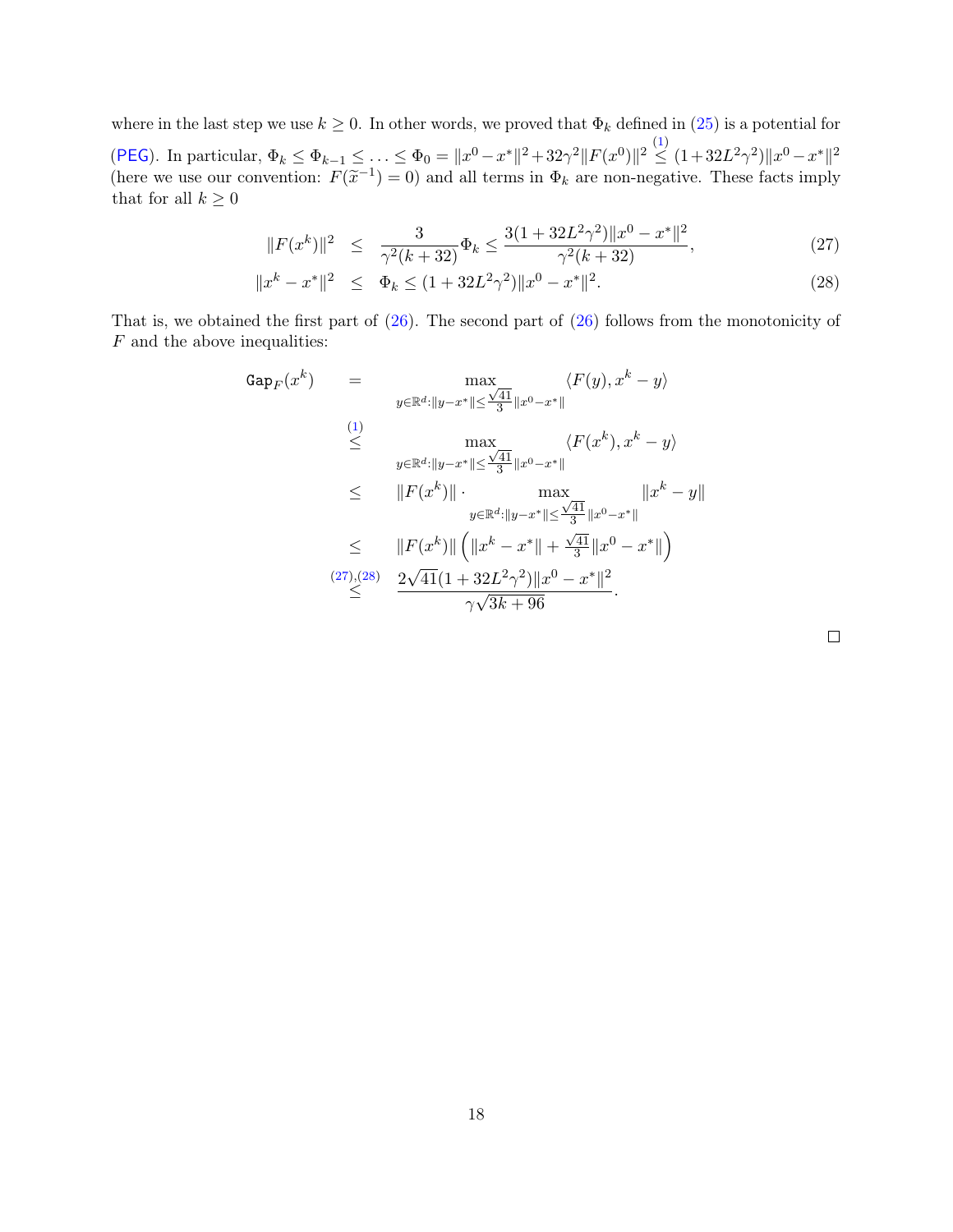# <span id="page-18-0"></span>C Proof of Theorem [2](#page-10-1)

Let us start with an important lemma.

**Lemma [4.1.](#page-10-3)** Under Assumption [1,](#page-1-2) the iterates of [Proj-PEG](#page-1-0) with  $\gamma > 0$  satisfy for any  $k > 0$ ,

<span id="page-18-3"></span>
$$
\Psi_{k+1} \le \Psi_k - \left(1 - 5L^2 \gamma^2\right) \|x^{k+1} - \tilde{x}^k\|^2 - \gamma^2 \|F(x^{k+1}) - F(\tilde{x}^k)\|^2,\tag{29}
$$

where  $\Psi_k = ||x^k - x^{k-1}||^2 + ||x^k - x^{k-1} - 2\gamma(F(x^k) - F(\tilde{x}^{k-1}))||^2$ .

*Proof.* Since  $F$  is monotone and  $L$ -Lipschitz, we have

<span id="page-18-1"></span>
$$
0 \leq \langle F(x^{k+1}) - F(x^k), x^{k+1} - x^k \rangle, \tag{30}
$$

$$
||F(x^{k+1}) - F(\tilde{x}^k)||^2 \le L^2 ||x^{k+1} - \tilde{x}^k||^2.
$$
\n(31)

Taking into account relations  $x^{k+1} = \text{proj}[x^k - \gamma F(\tilde{x}^k)], x^k = \text{proj}[x^{k-1} - \gamma F(\tilde{x}^{k-1})], \tilde{x}^k = \text{proj}[x^k - \gamma F(\tilde{x}^{k-1})]$  and properties of the projection on a convex closed set we also obtain  $\gamma F(\tilde{x}^{k-1})$ ] and properties of the projection on a convex closed set, we also obtain

<span id="page-18-2"></span>
$$
\langle x^{k} - \gamma F(\tilde{x}^{k}) - x^{k+1}, x^{k} - x^{k+1} \rangle \leq 0,
$$
\n
$$
\langle x^{k} - \gamma F(\tilde{x}^{k}) - x^{k+1}, x^{k} - x^{k+1} \rangle \leq 0,
$$
\n
$$
(32)
$$

$$
\langle x^{k-1} - \gamma F(\tilde{x}^{k-1}) - x^k, x^{k+1} - x^k \rangle \leq 0,
$$
\n
$$
\langle x^{k-1} - \gamma F(\tilde{x}^{k-1}) - x^k, x^{k+1} - x^k \rangle \leq 0,
$$
\n
$$
(33)
$$

$$
\langle x^{k-1} - \gamma F(\tilde{x}^{k-1}) - x^k, \tilde{x}^k - x^k \rangle \leq 0, \tag{34}
$$

$$
\langle x^k - \gamma F(\tilde{x}^{k-1}) - \tilde{x}^k, x^{k+1} - \tilde{x}^k \rangle \leq 0.
$$
 (35)

Summing up inequalities [\(30\)](#page-18-1)-[\(35\)](#page-18-2) with weights  $4\gamma$ ,  $5\gamma^2$ , 4, 2, 2, 2 respectively, we get

$$
5\gamma^{2}||F(x^{k+1}) - F(\tilde{x}^{k})||^{2} \leq 5\gamma^{2}L^{2}||x^{k+1} - \tilde{x}^{k}||^{2} + 4\gamma\langle F(x^{k+1}) - F(x^{k}), x^{k+1} - x^{k}\rangle
$$
  
\n
$$
-4\langle x^{k} - \gamma F(\tilde{x}^{k}) - x^{k+1}, x^{k} - x^{k+1}\rangle
$$
  
\n
$$
-2\langle x^{k-1} - \gamma F(\tilde{x}^{k-1}) - x^{k}, \tilde{x}^{k} - x^{k}\rangle
$$
  
\n
$$
-2\langle x^{k} - \gamma F(\tilde{x}^{k-1}) - \tilde{x}^{k}, x^{k+1} - \tilde{x}^{k}\rangle
$$
  
\n
$$
= 5\gamma^{2}L^{2}||x^{k+1} - \tilde{x}^{k}||^{2} + 4\gamma\langle F(x^{k+1}) - F(x^{k}), x^{k+1} - x^{k}\rangle
$$
  
\n
$$
-4||x^{k+1} - x^{k}||^{2} + 4\gamma\langle F(\tilde{x}^{k}), x^{k} - x^{k+1}\rangle
$$
  
\n
$$
+4\gamma\langle F(\tilde{x}^{k-1}), x^{k+1} - x^{k}\rangle - 2\langle x^{k-1} - x^{k}, x^{k+1} - x^{k}\rangle
$$
  
\n
$$
-2\langle x^{k-1} - x^{k}, \tilde{x}^{k} - x^{k}\rangle - 2\langle x^{k} - \tilde{x}^{k}, x^{k+1} - \tilde{x}^{k}\rangle
$$
  
\n
$$
= 5\gamma^{2}L^{2}||x^{k+1} - \tilde{x}^{k}||^{2} + 4\gamma\langle F(x^{k+1}) - F(\tilde{x}^{k}), x^{k+1} - x^{k}\rangle
$$
  
\n
$$
-4||x^{k+1} - x^{k}||^{2} + 4\gamma\langle F(x^{k+1}) - F(\tilde{x}^{k}), x^{k+1} - x^{k}\rangle
$$
  
\n
$$
+||x^{k-1} - x^{k}||^{2} + ||x^{k+1} - x^{k}||^{2} - ||x^{k+1} + x^{k-1} - 2x^{k}||^{2}
$$
  
\

Next, we rearrange the terms and use  $\Psi_k = \|x^k - x^{k-1}\|^2 + \|x^k - x^{k-1} - 2\gamma(F(x^k) - F(\tilde{x}^{k-1}))\|^2 =$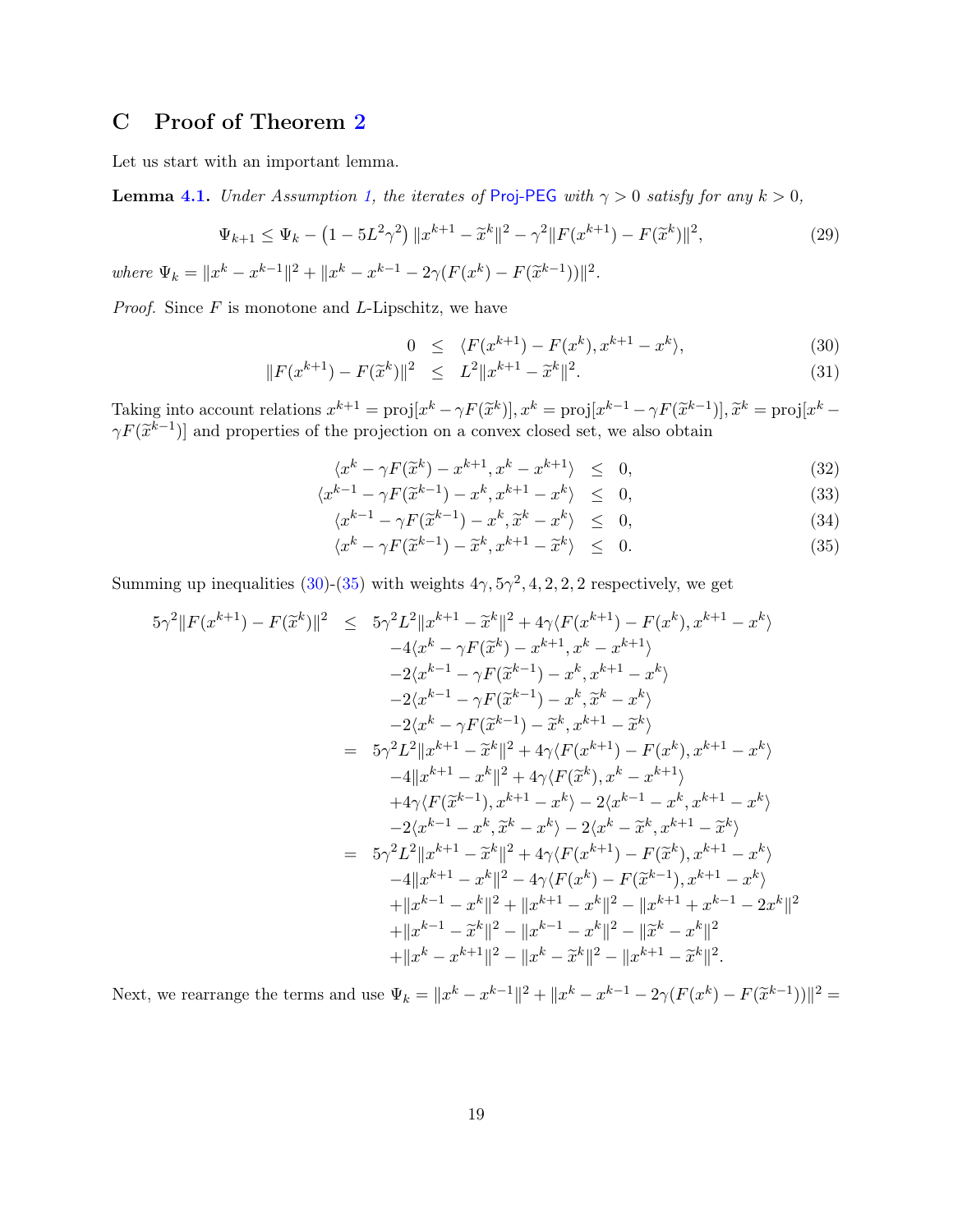$$
2||x^{k} - x^{k-1}||^{2} - 4\gamma \langle x^{k} - x^{k-1}, F(x^{k}) - F(\tilde{x}^{k-1}) \rangle + 4\gamma^{2} ||F(x^{k}) - F(\tilde{x}^{k-1})||^{2};
$$
\n
$$
\Psi_{k+1} = -(1 - 5\gamma^{2} L^{2})||x^{k+1} - \tilde{x}^{k}||^{2} - 4\gamma \langle F(x^{k}) - F(\tilde{x}^{k-1}), x^{k+1} - x^{k} \rangle
$$
\n
$$
-||x^{k+1} + x^{k-1} - 2x^{k}||^{2} + ||x^{k-1} - \tilde{x}^{k}||^{2} - 2||\tilde{x}^{k} - x^{k}||^{2}
$$
\n
$$
- \gamma^{2} ||F(x^{k+1}) - F(\tilde{x}^{k})||^{2}
$$
\n
$$
= \Psi_{k} - 2||x^{k} - x^{k-1}||^{2} - 2\langle 2\gamma (F(x^{k}) - F(\tilde{x}^{k-1})), x^{k+1} + x^{k-1} - 2x^{k} \rangle
$$
\n
$$
-4\gamma^{2} ||F(x^{k}) - F(\tilde{x}^{k-1})||^{2} - (1 - 5\gamma^{2} L^{2})||x^{k+1} - \tilde{x}^{k}||^{2}
$$
\n
$$
-||x^{k+1} + x^{k-1} - 2x^{k}||^{2} + ||x^{k-1} - \tilde{x}^{k}||^{2} - 2||\tilde{x}^{k} - x^{k}||^{2}
$$
\n
$$
- \gamma^{2} ||F(x^{k+1}) - F(\tilde{x}^{k})||^{2}.
$$

Using standard inequalities  $2\langle a, b \rangle \le ||a||^2 + ||b||^2$ ,  $||a + b||^2 \le 2||a||^2 + 2||b||^2$ ,  $a, b \in \mathbb{R}^d$ , we derive

$$
\Psi_{k+1} \leq \Psi_k - 2\|x^k - x^{k-1}\|^2 + 4\gamma^2 \|F(x^k) - F(\tilde{x}^{k-1})\|^2 + \|x^{k+1} + x^{k-1} - 2x^k\|^2
$$
  
\n
$$
-4\gamma^2 \|F(x^k) - F(\tilde{x}^{k-1})\|^2 - (1 - 5\gamma^2 L^2) \|x^{k+1} - \tilde{x}^k\|^2
$$
  
\n
$$
- \|x^{k+1} + x^{k-1} - 2x^k\|^2 + 2\|x^{k-1} - x^k\|^2 + 2\|x^k - \tilde{x}^k\|^2 - 2\|\tilde{x}^k - x^k\|^2
$$
  
\n
$$
-\gamma^2 \|F(x^{k+1}) - F(\tilde{x}^k)\|^2
$$
  
\n
$$
= \Psi_k - (1 - 5\gamma^2 L^2) \|x^{k+1} - \tilde{x}^k\|^2 - \gamma^2 \|F(x^{k+1}) - F(\tilde{x}^k)\|^2,
$$

which finishes the proof.

We can now prove the main theorem.

**Theorem [2.](#page-10-1)** Under Assumption [1,](#page-1-2) the iterates of [Proj-PEG](#page-1-0) with  $\gamma \leq 1/4L$  satisfy  $\Phi_{k+1} \leq \Phi_k$ ,  $k \geq 2$ with  $\Phi_k$  defined as

<span id="page-19-0"></span>
$$
\Phi_k = \|x^k - x^*\|^2 + \frac{1}{16} \|\tilde{x}^{k-1} - \tilde{x}^{k-2}\|^2 + \frac{3k + 32}{24} \Psi_k,
$$
\n(36)

<span id="page-19-1"></span> $\Box$ 

where  $\Psi_k = \|x^k - x^{k-1}\|^2 + \|x^k - x^{k-1} - 2\gamma(F(x^k) - F(\tilde{x}^{k-1}))\|^2$ . In particular, it implies

$$
||x^N - x^{N-1}||^2 \le \frac{24H_{0,\gamma}^2}{3N + 32}, \quad \text{Gap}_F(x^N) \le \frac{8\sqrt{3}H_{0,\gamma} \cdot H_0}{\gamma\sqrt{3N + 32}}, \quad \forall N \ge 2, \tag{37}
$$

where  $H_{0,\gamma}$ ,  $H_0 > 0$  are such that  $H_{0,\gamma}^2 = 2(1 + 3\gamma^2 L^2 + 4\gamma^4 L^4) ||x^0 - x^*||^2 + (\frac{41}{12} + \frac{19}{3})$  $\frac{19}{3}\gamma^2 L^2$   $\gamma^2 \|F(x^0)\|^2$ ,  $H_0^2 = 3||x^0 - x^*||^2 + \frac{1}{30L^2}||F(x^0)||^2.$ 

Proof. Lemma [A.1](#page-15-2) implies

$$
0 \leq 2\gamma \langle F(x^*), \tilde{x}^k - x^* \rangle \leq 2\gamma \langle F(\tilde{x}^k), \tilde{x}^k - x^* \rangle
$$
  
 
$$
\leq ||x^k - x^*||^2 - ||x^{k+1} - x^*||^2 - ||\tilde{x}^k - x^k||^2 + \gamma^2 L^2 ||\tilde{x}^k - \tilde{x}^{k-1}||^2.
$$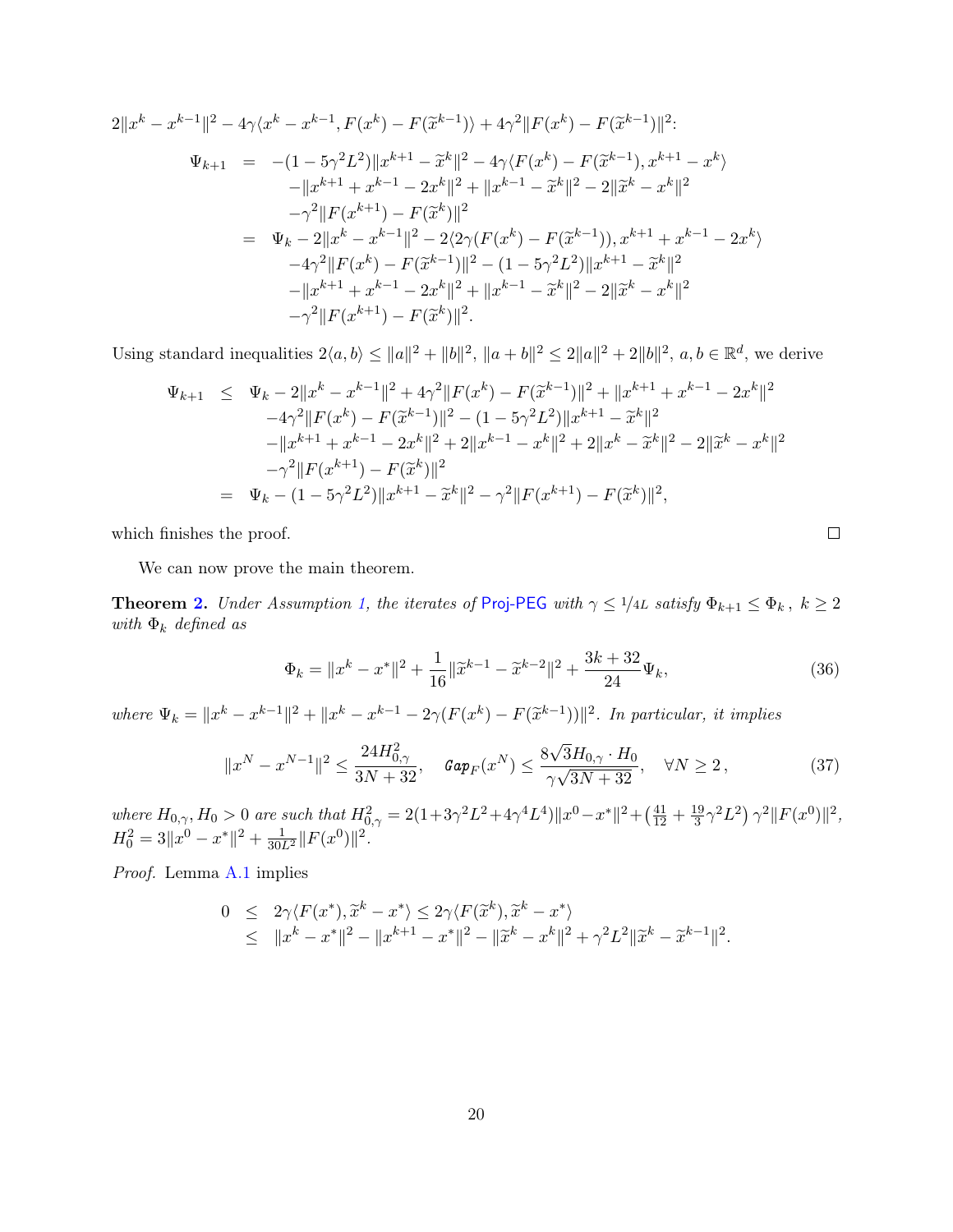Together with Lemma [A.2](#page-15-3) it gives

$$
||x^{k+1} - x^*||^2 + \frac{1}{16} ||\tilde{x}^k - \tilde{x}^{k-1}||^2 \le ||x^k - x^*||^2 - ||\tilde{x}^k - x^k||^2 + \gamma^2 L^2 ||\tilde{x}^k - \tilde{x}^{k-1}||^2 + \frac{1}{16} ||\tilde{x}^{k-1} - \tilde{x}^{k-2}||^2 - \frac{1}{16} ||\tilde{x}^{k-1} - \tilde{x}^{k-2}||^2 + \frac{1}{4} ||\tilde{x}^k - x^k||^2 + \frac{\gamma^2 L^2}{4} ||\tilde{x}^{k-1} - \tilde{x}^{k-2}||^2 - \frac{1}{16} ||\tilde{x}^k - \tilde{x}^{k-1}||^2 = ||x^k - x^*||^2 + \frac{1}{16} ||\tilde{x}^{k-1} - \tilde{x}^{k-2}||^2 - \frac{3}{4} ||\tilde{x}^k - x^k||^2 - \frac{1 - 16\gamma^2 L^2}{16} ||\tilde{x}^k - \tilde{x}^{k-1}||^2 - \frac{1 - 4\gamma^2 L^2}{16} ||\tilde{x}^{k-1} - \tilde{x}^{k-2}||^2 ||x^k - x^*||^2 + \frac{1}{16} ||\tilde{x}^{k-1} - \tilde{x}^{k-2}||^2 - \frac{3}{4} ||\tilde{x}^k - x^k||^2,
$$

where in the last inequality we apply  $\gamma \leq 1/4L$ . Combining the above inequality with [\(29\)](#page-18-3), we derive

$$
\Phi_{k+1} \leq \Phi_k + \frac{3}{24} \left( \|x^{k+1} - x^k\|^2 + \|x^{k+1} - x^k - 2\gamma (F(x^{k+1}) - F(\tilde{x}^k)) \|^2 \right) \n- \frac{3}{4} \|\tilde{x}^k - x^k\|^2 - \frac{3k+32}{24} \left( (1 - 5\gamma^2 L^2) \|x^{k+1} - \tilde{x}^k\|^2 + \gamma^2 \|F(x^{k+1}) - F(\tilde{x}^k)\|^2 \right) \n\leq \Phi_k + \frac{1}{8} \left( 3 \|x^{k+1} - x^k\|^2 + 8\gamma^2 \|F(x^{k+1}) - F(\tilde{x}^k)\|^2 \right) \n- \frac{3}{4} \|\tilde{x}^k - x^k\|^2 - \frac{4}{3} \left( \frac{9}{16} \|x^{k+1} - \tilde{x}^k\|^2 + \gamma^2 \|F(x^{k+1}) - F(\tilde{x}^k)\|^2 \right) \n\leq \Phi_k + \underbrace{\left( \frac{6}{8} - \frac{4}{3} \cdot \frac{9}{16} \right)}_{0} \|x^{k+1} - \tilde{x}^k\|^2 + \underbrace{\left( \frac{6}{8} - \frac{3}{4} \right)}_{0} \|\tilde{x}^k - x^k\|^2 \n- \frac{\gamma^2}{3} \|F(x^{k+1}) - F(\tilde{x}^k)\|^2 \n\leq \Phi_k.
$$

In other words, we proved that  $\Phi_k$  defined in [\(36\)](#page-19-0) is a potential for ([Proj-PEG](#page-1-0)). To prove the bounds from [\(37\)](#page-19-1) using this potential, we need to derive several technical inequalities. Due to the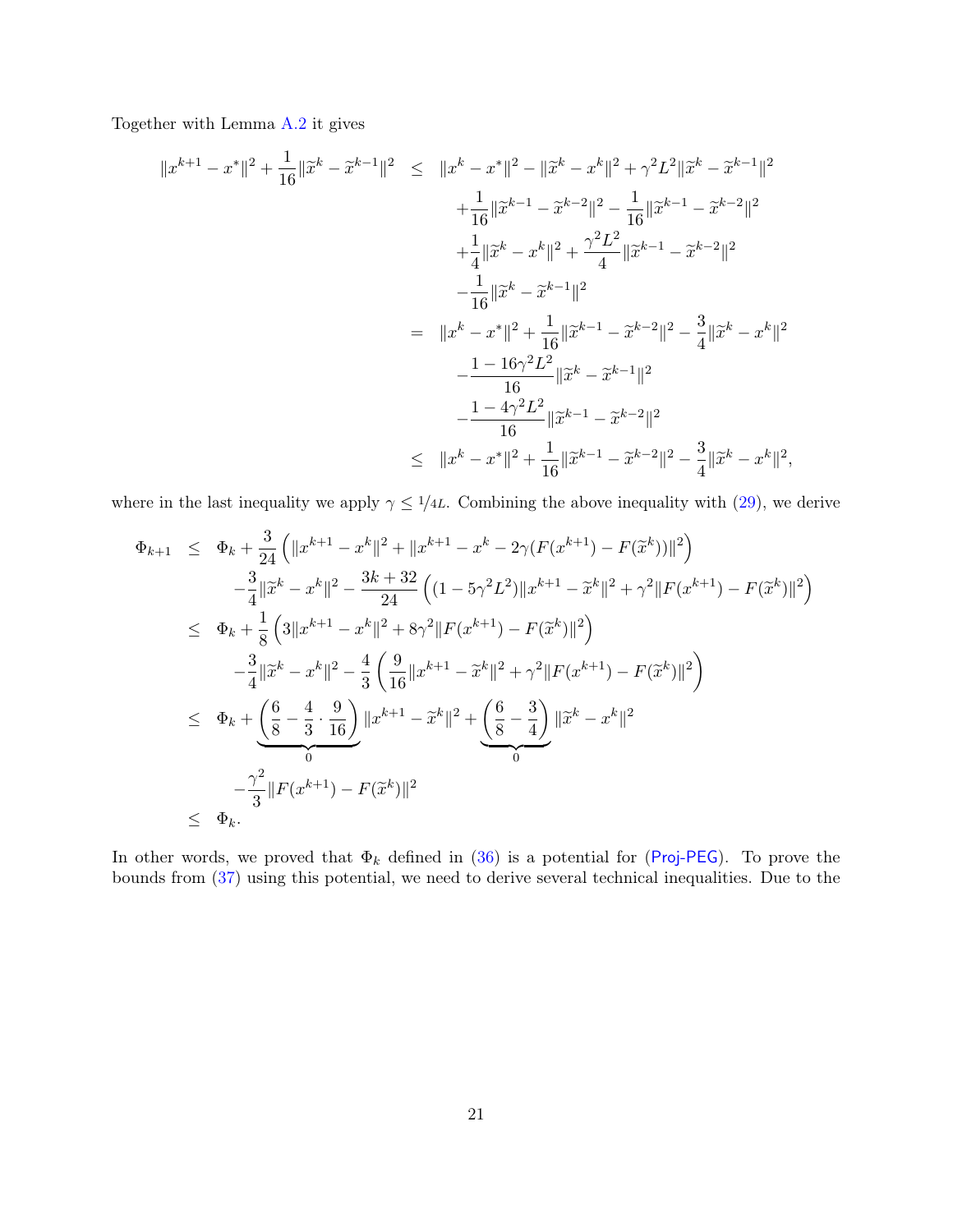non-expansiveness of the projection operator and Assumption [1,](#page-1-2) we have

<span id="page-21-0"></span>
$$
||x^1 - x^0||^2 = ||\text{proj}[x^0 - \gamma F(x^0)] - \text{proj}[x^0]||^2
$$
  
\n
$$
\leq \gamma^2 ||F(x^0)||^2,
$$
  
\n
$$
||x^1 - x^0 - 2\gamma(F(x^1) - F(\tilde{x}^0))||^2 = ||x^1 - x^0||^2 - 4\gamma\langle x^1 - x^0, F(x^1) - F(x^0) \rangle
$$
  
\n
$$
+4\gamma^2 ||F(x^1) - F(x^0)||^2
$$
  
\n
$$
\leq ||x^1 - x^0||^2 + 4\gamma^2 L^2 ||x^1 - x^0||^2
$$
  
\n
$$
\leq (1 + 4\gamma^2 L^2)\gamma^2 ||F(x^0)||^2,
$$
  
\n(39)

$$
\Psi_2 \stackrel{(29)}{\leq} \Psi_1 \stackrel{(38),(39)}{\leq} 2(1+2\gamma^2L^2)\gamma^2 \|F(x^0)\|^2.
$$
 (40)

Next, using similar reasoning, we derive

<span id="page-21-1"></span>
$$
\|\tilde{x}^{1} - \tilde{x}^{0}\|^{2} = \|\text{proj}[x^{1} - \gamma F(x^{0})] - \text{proj}[x^{0}]\|^{2} \leq \|x^{1} - \gamma F(x^{0}) - x^{0}\|^{2}
$$
\n
$$
\leq 2\|x^{1} - x^{0}\|^{2} + 2\gamma^{2}\|F(x^{0})\|^{2} \leq 4\gamma^{2}\|F(x^{0})\|^{2},
$$
\n
$$
\|x^{1} - x^{*}\|^{2} = \|\text{proj}[x^{0} - \gamma F(x^{0})] - \text{proj}[x^{*} - \gamma F(x^{*})]\|^{2}
$$
\n
$$
\leq \|x^{0} - \gamma F(x^{0}) - x^{*} + \gamma F(x^{*})\|^{2}
$$
\n
$$
= \|x^{0} - x^{*}\|^{2} - 2\gamma\langle x^{0} - x^{*}, F(x^{0}) - F(x^{*})\rangle + \gamma^{2}\|F(x^{0}) - F(x^{*})\|^{2}
$$
\n
$$
\leq (1 + \gamma^{2}L^{2})\|x^{0} - x^{*}\|^{2},
$$
\n
$$
\|x^{2} - x^{*}\|^{2} = \|\text{proj}[x^{1} - \gamma F(\tilde{x}^{1})] - \text{proj}[x^{*} - \gamma F(x^{*})]\|^{2}
$$
\n
$$
\leq \|x^{1} - \gamma F(\tilde{x}^{1}) - x^{*} + \gamma F(x^{*})\|^{2} \leq 2\|x^{1} - x^{*}\|^{2} + 2\gamma^{2}\|F(\tilde{x}^{1}) - F(x^{*})\|^{2}
$$
\n
$$
\leq 2\|x^{1} - x^{*}\|^{2} + 2\gamma^{2}L^{2}\|\tilde{x}^{1} - x^{*}\|^{2}
$$
\n
$$
= 2\|x^{1} - x^{*}\|^{2} + 2\gamma^{2}L^{2}\|\text{proj}[x^{1} - \gamma F(x^{0})] - \text{proj}[x^{*} - \gamma F(x^{*})]\|^{2}
$$
\n
$$
\leq 2\|x^{1} - x^{*}\|^{2} + 2\gamma^{2}L^{2}\|x^{1} - \gamma F(x^{0}) - x^{*} - \gamma F(x^{*})\|^{2}
$$
\n
$$
\leq 2
$$

Therefore, for all  $k\geq 2$  we have

<span id="page-21-2"></span>
$$
\frac{3k+32}{24}||x^{k}-x^{k-1}||^{2} \leq \frac{3k+32}{24}\Psi_{k} \leq \Phi_{k} \leq \Phi_{2}
$$
  
\n
$$
= ||x^{2}-x^{*}||^{2} + \frac{1}{16}||\tilde{x}^{1}-\tilde{x}^{0}||^{2} + \frac{19}{12}\Psi_{2}
$$
  
\n
$$
\leq \frac{(40)(41)(43)}{2(1+3\gamma^{2}L^{2}+4\gamma^{4}L^{4})||x^{0}-x^{*}||^{2}} + \left(\frac{41}{12}+\frac{19}{3}\gamma^{2}L^{2}\right)\gamma^{2}||F(x^{0})||^{2}
$$
  
\n
$$
\stackrel{\text{def}}{=} H_{0,\gamma}^{2}.
$$
  
\n(44)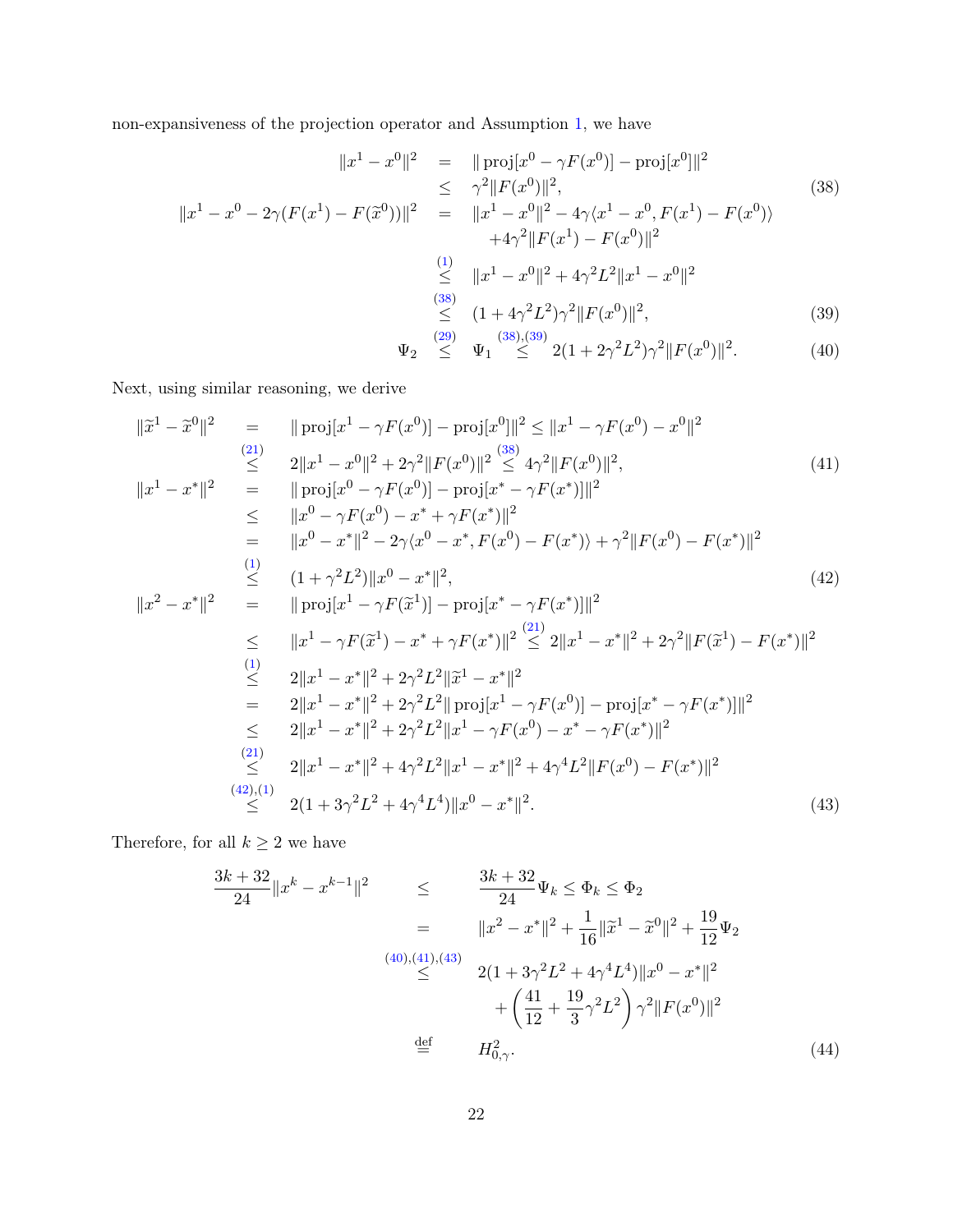This implies the first part of [\(37\)](#page-19-1). Moreover, using [\(44\)](#page-21-2), we get  $||x^k - x^*||^2 \le \Phi_k \le \Phi_2 \le H_{0,\gamma}^2$  for all  $k > 0$ . Next, one can rewrite  $\Psi_k$  as

$$
\Psi_k = ||x^k - x^{k-1}||^2 + ||x^k - x^{k-1} - 2\gamma(F(x^k) - F(\tilde{x}^{k-1}))||^2
$$
  
=  $2||x^k - x^{k-1} - \gamma(F(x^k) - F(\tilde{x}^{k-1}))||^2 + 2\gamma^2||F(x^k) - F(\tilde{x}^{k-1})||^2$ 

that gives

<span id="page-22-1"></span>
$$
||x^{k} - x^{k-1} - \gamma (F(x^{k}) - F(\tilde{x}^{k-1}))||^{2} \le \frac{\Psi_{k}}{2} \stackrel{(44)}{\le} \frac{12H_{0,\gamma}^{2}}{3k + 32}.
$$
\n(45)

Finally, for all  $y \in \mathcal{X}$  we have

<span id="page-22-0"></span>
$$
0 \le \langle x^{k-1} - \gamma F(\tilde{x}^{k-1}) - x^k, x^k - y \rangle, \tag{46}
$$

since  $x^k = \text{proj}[x^{k-1} - \gamma F(\tilde{x}^{k-1})]$ . Putting all together, we derive

$$
Gap_F(x^k) = \max_{y \in \mathcal{X}: ||y-x^*|| \leq H_0} \langle F(y), x^k - y \rangle
$$
  
\n
$$
\leq \max_{y \in \mathcal{X}: ||y-x^*|| \leq H_0} \langle F(x^k), x^k - y \rangle
$$
  
\n
$$
\leq \frac{1}{\gamma} \max_{y \in \mathcal{X}: ||y-x^*|| \leq H_0} \langle x^{k-1} - x^k - \gamma(F(\tilde{x}^{k-1}) - F(x^k)), x^k - y \rangle
$$
  
\n
$$
\leq \frac{1}{\gamma} ||x^k - x^{k-1} - \gamma(F(x^k) - F(\tilde{x}^{k-1}))|| \max_{y \in \mathcal{X}: ||y-x^*|| \leq H_0} ||x^k - y||
$$
  
\n
$$
\leq \frac{8\sqrt{3}H_{0,\gamma} \cdot H_0}{\gamma \sqrt{3k+32}}.
$$

This concludes the proof.